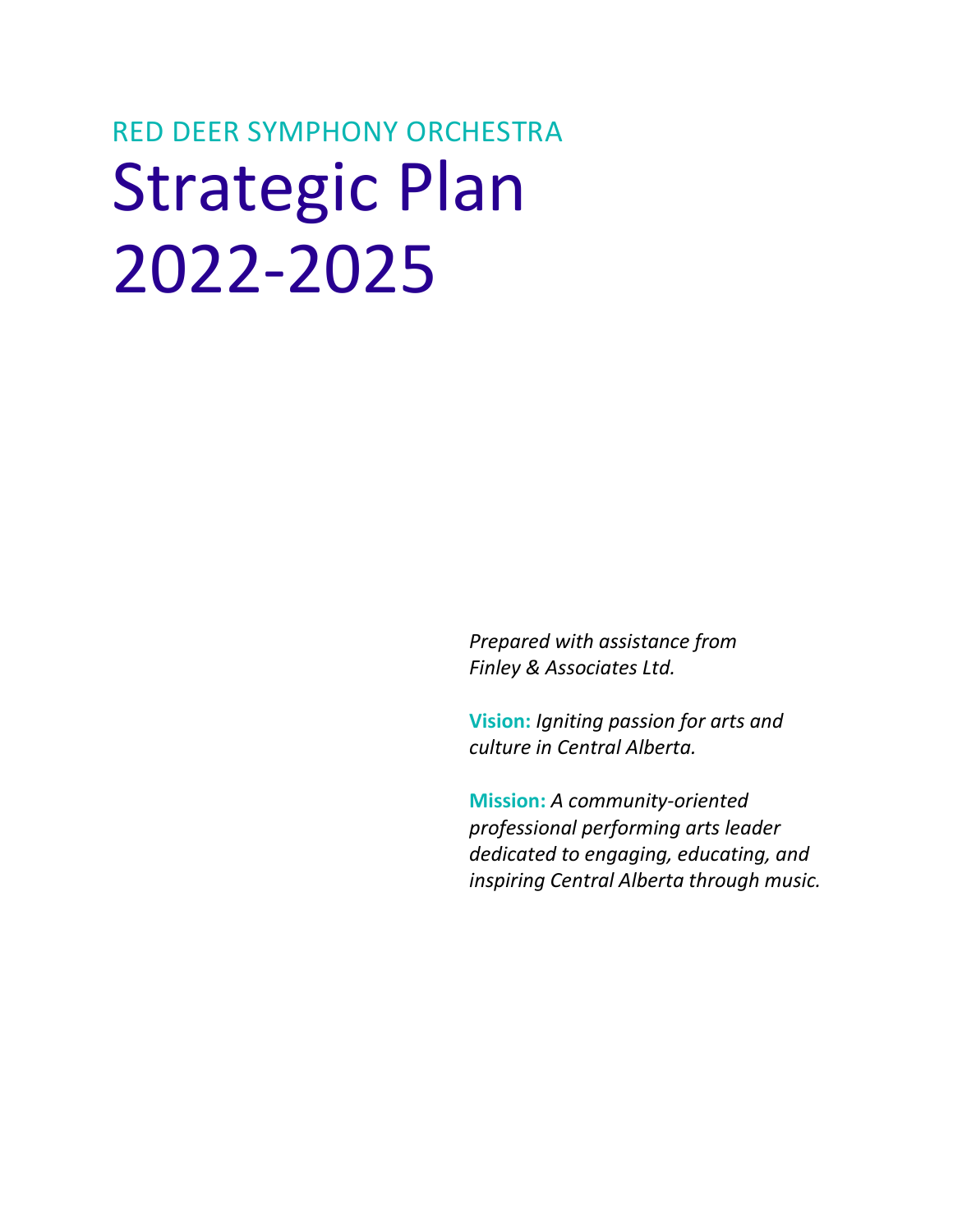## Contents

| 1. |  |
|----|--|
|    |  |
|    |  |
|    |  |
|    |  |
|    |  |
|    |  |
|    |  |
|    |  |
|    |  |
|    |  |
|    |  |
|    |  |
|    |  |
|    |  |
| 2. |  |
|    |  |
|    |  |
|    |  |
|    |  |
|    |  |
|    |  |
| 3. |  |
| 4. |  |
|    |  |
|    |  |
|    |  |
|    |  |
|    |  |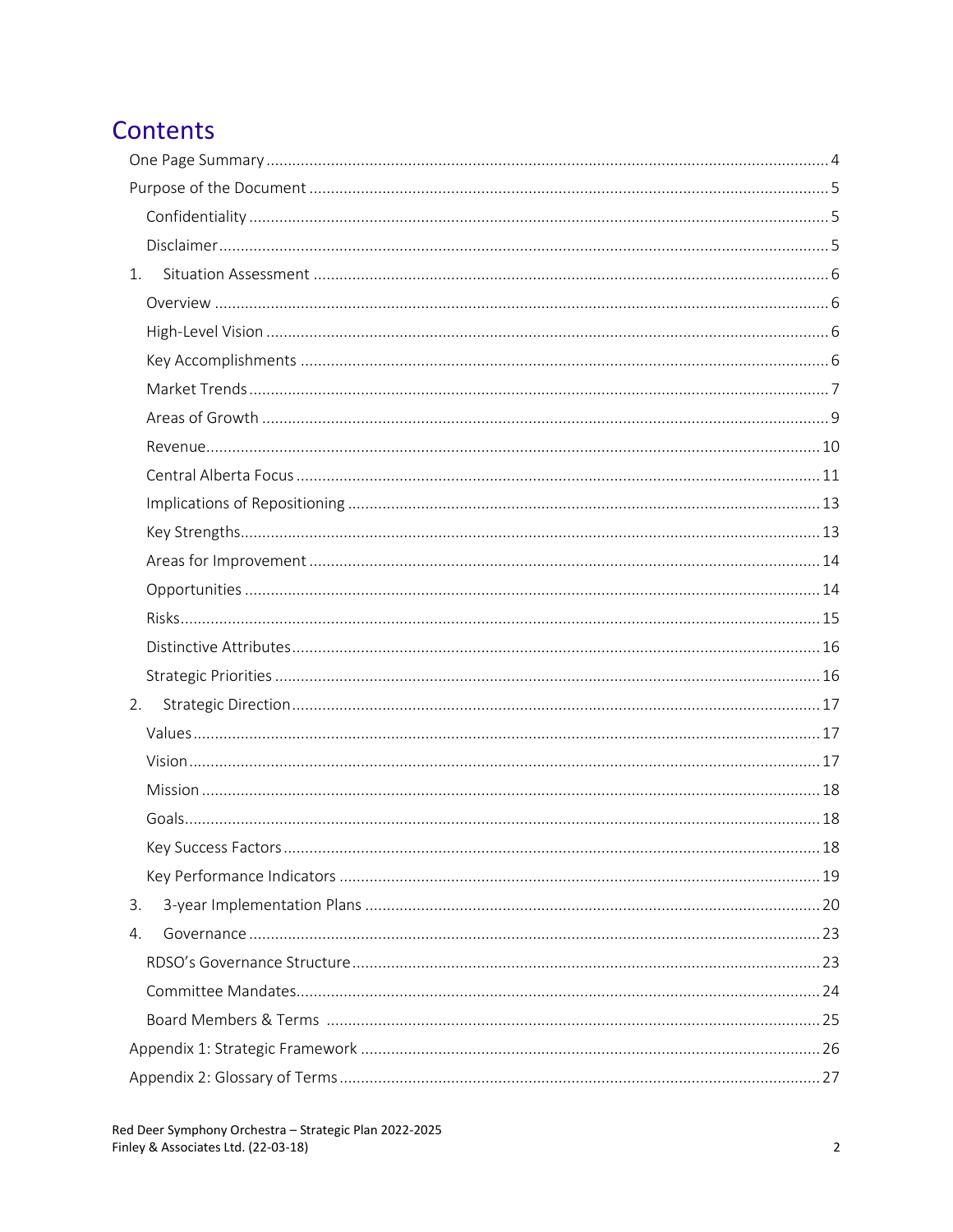## **Tables**

## **Figures**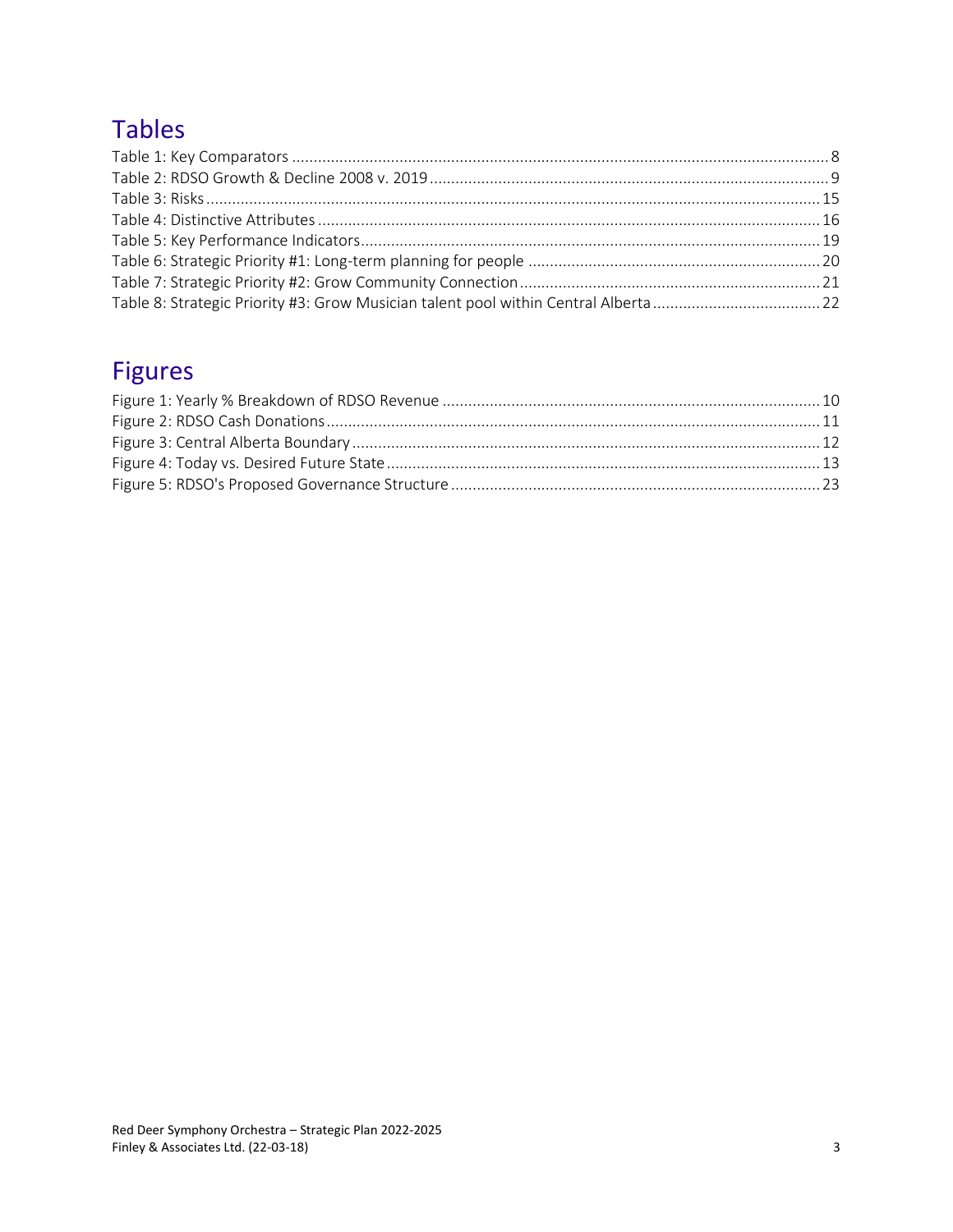## <span id="page-3-0"></span>One Page Summary

#### **Values**

*Values are fundamental principles and beliefs that serve as implicit criteria guiding all actions and decision-making.* 

- **Community Leadership**  *Advocate for the arts in our community* **Resiliency**  *Never give up and pivot as required*
	-
- **Diversity**  *Differences are what make us stronger*
- 
- **Creativity**  *Think in new ways to solve problems and innovate*
- **RDSO Vision** *The vision articulates the desired future state of the RDSO.* **Igniting passion for arts and culture in Central Alberta. RDSO Mission** *RDSO's mission articulates what is done everyday to achieve the vision.* **A community-oriented professional**

**performing arts leader dedicated to engaging, educating, and inspiring Central Alberta through music.** 

#### **Strategic Priorities**

*To focus the efforts, four strategic priorities were identified for action over the next 36 months*

- **1. Long-term planning for people**
- **2. Grow Community Connection**
- **3. Grow Musician talent pool within Central Alberta**

• **Collaborative** – *Work with others to achieve greater things*

• **Local** – *Musicians and community rooted in Central Alberta* 

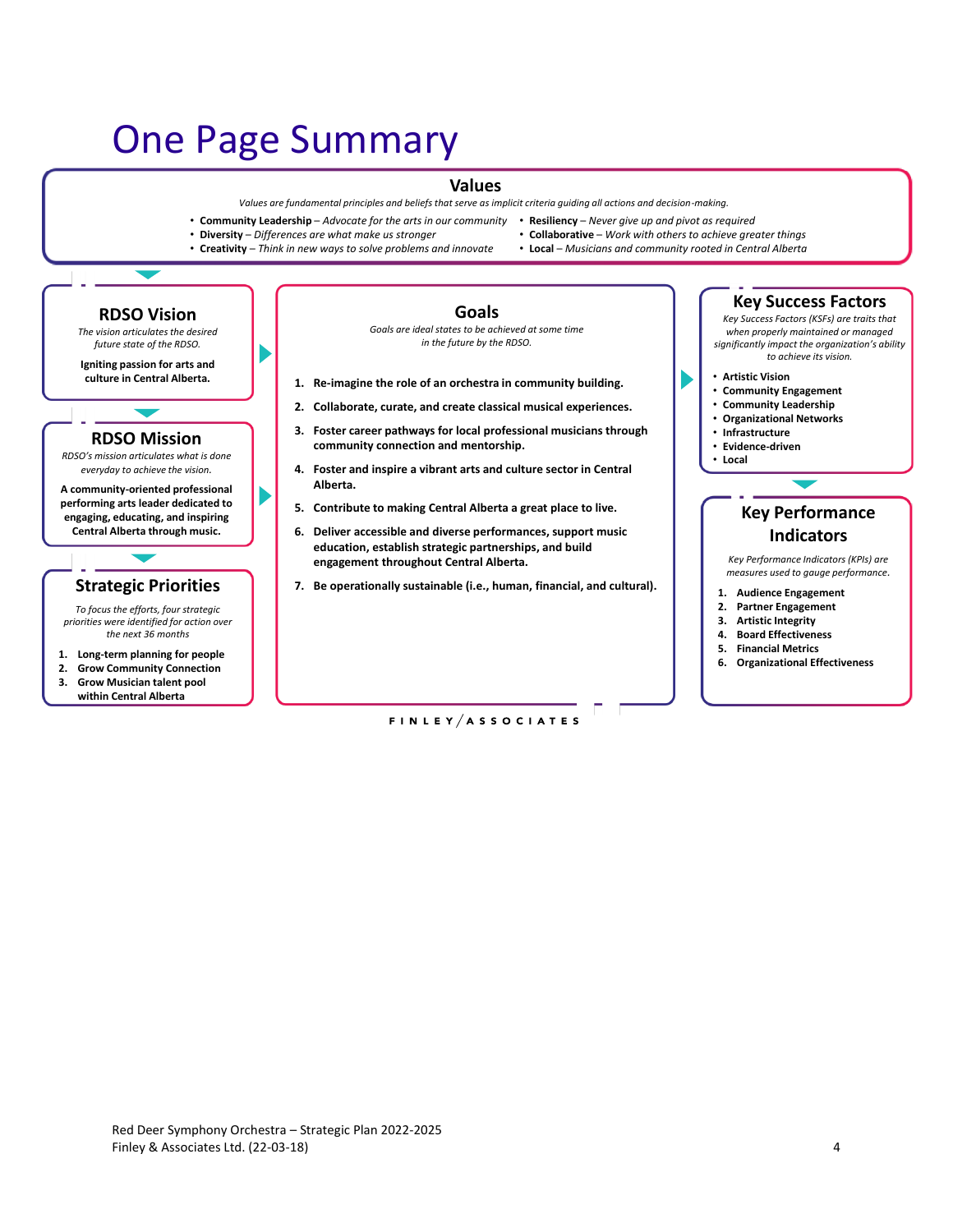## <span id="page-4-0"></span>Purpose of the Document

This Strategic Plan articulates the strategic direction and supporting activities for the Red Deer Symphony Orchestra (RDSO) for the three-year period (2022-2025).

## <span id="page-4-1"></span>Confidentiality

This document is intended for the use of RDSO and may contain information that is privileged and/or confidential. Copying and the dissemination or distribution of this document, in whole or in part, is at the discretion of the Board and/or the ED/MD.

### <span id="page-4-2"></span>Disclaimer

The information and data provided in this plan has been obtained or prepared from sources that are believed to be reliable and accurate; however, have not necessarily been independently verified. Therefore, any use of the information by the reader shall be at the sole risk and responsibility of the reader. The information and the facts upon which the information is based as well as the information itself may change at any time.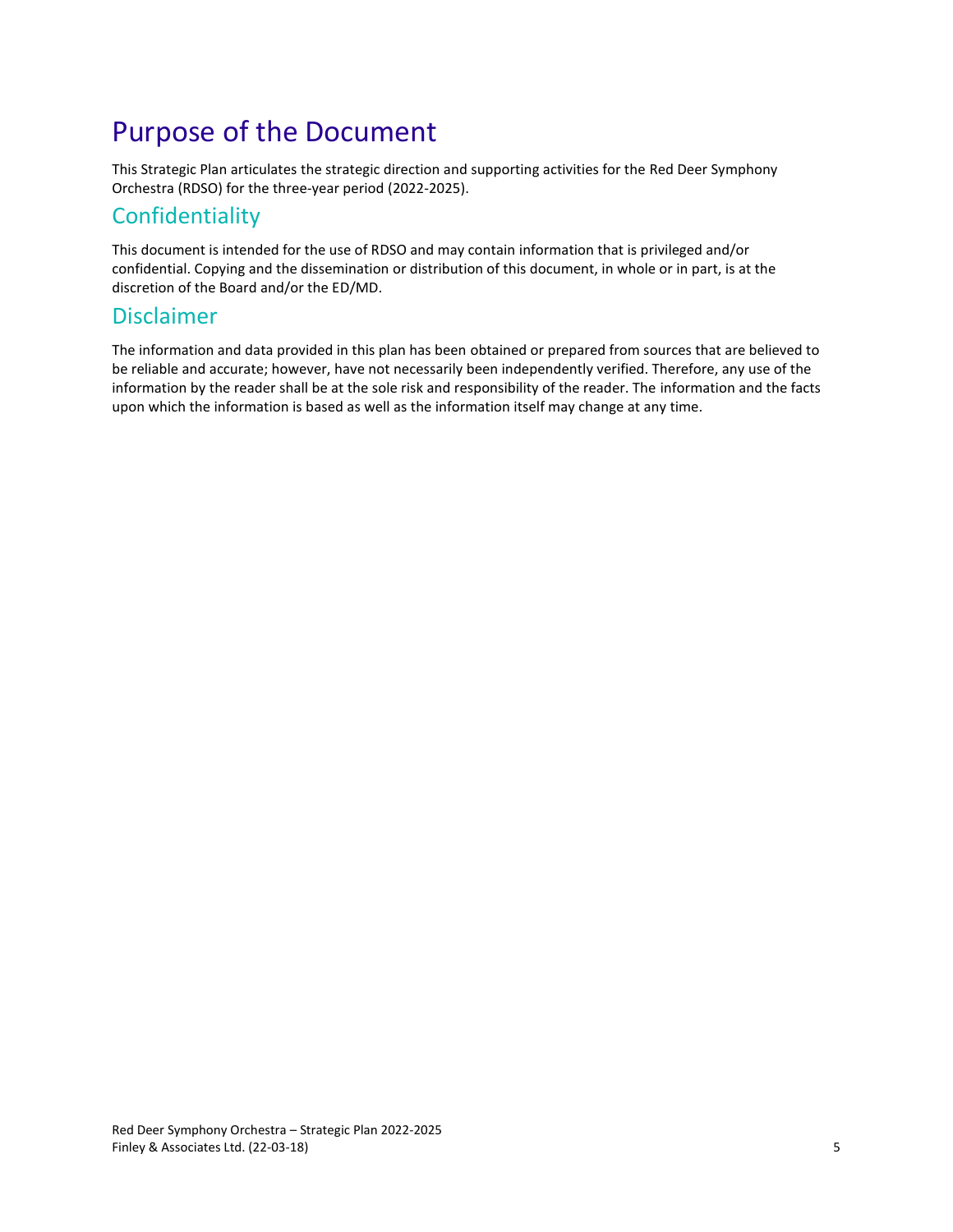## <span id="page-5-0"></span>1. Situation Assessment

## <span id="page-5-1"></span>**Overview**

RDSO has contributed to Red Deer's vibrant arts community since its establishment in 1987. RDSO is the largest, fully professional symphony orchestra for a city the size of Red Deer in Alberta and has been artistically led by Claude Lapalme since 1990. RDSO is governed by a volunteer Board that has recently seen significant turnover. The new perspectives and energy of the incoming Directors will be an asset with sufficient governance and strategic support<sup>1</sup>.

## <span id="page-5-2"></span>High-Level Vision

The RDSO's long-term vision is to transition from being a "Presenting Orchestra" to a "Resident Orchestra" that serves Central Alberta. The organization will continue to be a community leader in developing and supporting arts & culture across Central Alberta. The RDSO will put an increased emphasis on developing local professional music talent while advocating for music's role in community building and well-being. The vision is to develop its audiences, partnerships and core of musicians across Central Alberta.

## <span id="page-5-3"></span>Key Accomplishments

The Board felt that progress since the last Strategic Plan was strong, and that the organization had accomplished many of its goals, including keeping the budget under control. The Board was proud of RDSO's successful advocacy with the City of Red Deer, as well as the regular usage of Key Performance Indicators (KPIs) to monitor performance., As with other arts organizations, the RDSO was severely impacted by the pandemic. Significantly, the Board felt that the roadmap created in the years leading up to COVID-19 enabled the organization to survive.

Key accomplishments cited include<sup>2</sup>:

#### **Programming**

- $\checkmark$  Competitive with larger cities audiences have enjoyed RDSO performances as much as ESO (Edmonton) or CPO (Calgary)
- ✓ Continued to sell out shows
- $\checkmark$  Developed online programming throughout the pandemic
- ✓ Performed accessible community outreach concerts in Red Deer.
- $\checkmark$  Performed diverse programming that appealed to the community.
- $\checkmark$  Partnerships with schools (i.e. Choir Kids) and with the Red Deer Public Library
- $\checkmark$  Phenomenal musicians and guest artists

#### **Governance**

- ✓ Hiring and successful transition to a new Executive Director and Assistant
- $\checkmark$  Successful transition of the Board Chair position

#### **Profile**

- $\checkmark$  New and attractive branding
- ✓ Performed at the Canada Winter Games (largest audience yet)

Red Deer Symphony Orchestra – Strategic Plan 2022-2025

<sup>1</sup> RDSO Work Plan 2021.

<sup>2</sup> RDSO diagnostic interviews December 2021; RDSO Board Strategic Planning, Session #2 February 10, 2022.

Finley & Associates Ltd. (22-03-18) 6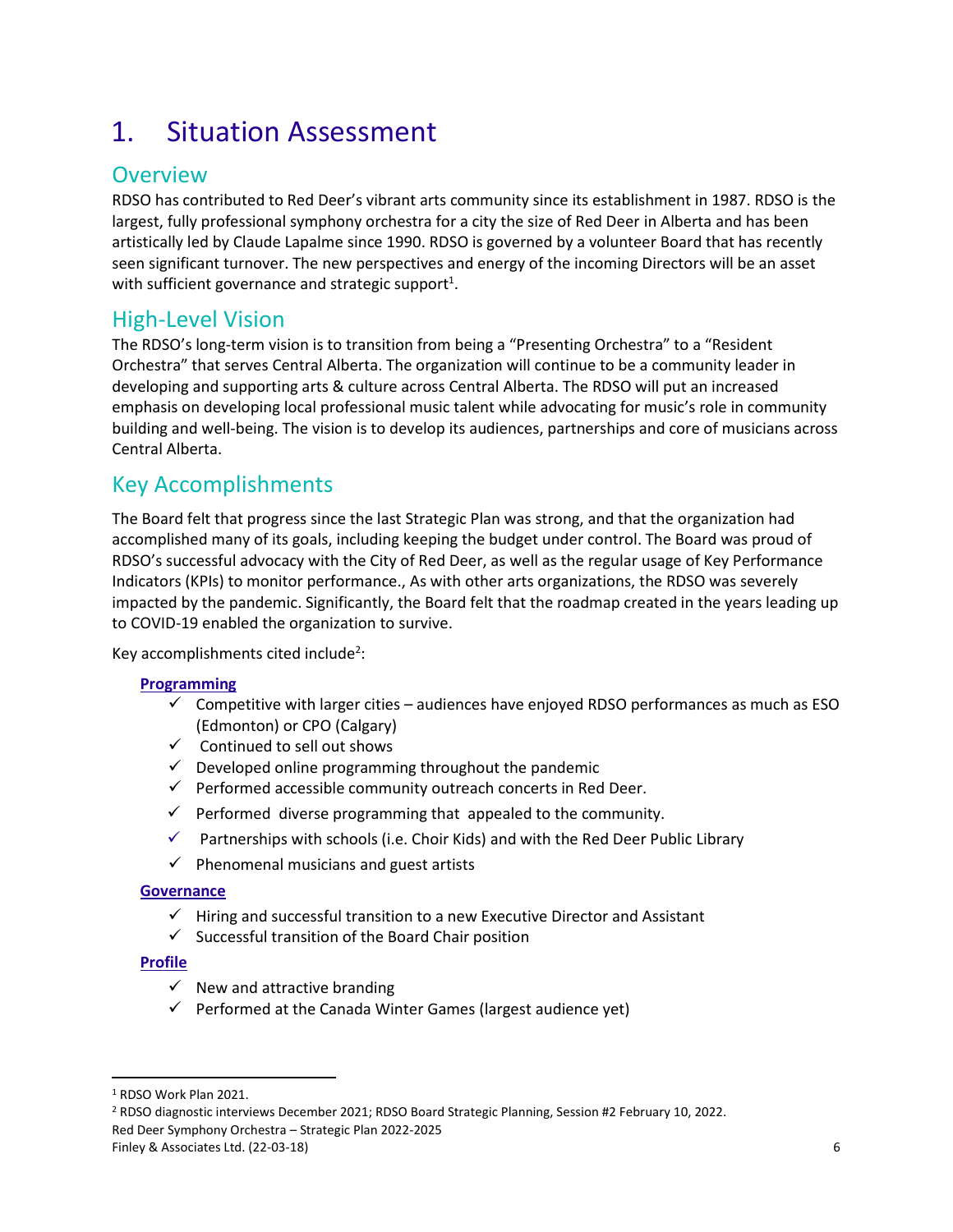#### **Financial**

- ✓ Built a reserve
- $\checkmark$  Budget in good shape!
- $\checkmark$  Significant grants have been a bonus
- $\checkmark$  More financially and organizationally stable

### <span id="page-6-0"></span>Market Trends

Several market trends are directly or indirectly impacting the RDSO<sup>3</sup>:

#### **COVID-19 Pandemic**

The COVID-19 pandemic is an ongoing global pandemic caused by a severe acute respiratory syndrome. First identified from an outbreak in the Chinese city of Wuhan in December 2019, the World Health Organization (WHO) declared a Public Health Emergency of International Concern on January 30, 2020, and a "pandemic" on March 11, 2020. The social and economic repercussions of COVID-19 have been felt across the world and have particularly crippled sectors like the performing arts.

Arts organizations have scrambled to survive the last 24 months, many approaching the pandemic with either a 'wait and see' approach, or a strategy of pivoting quickly to continue to engage with audiences. In addition, the Canadian Government took immediate and significant action to support Canadian businesses during the pandemic, supporting organizations like the RDSO with economic relief.

A rise in technology has enabled many world-class orchestras to become very accessible through digital programming, causing other orchestras to recognize these new competitors. Additionally, increasing production costs and supply chain issues continue to cause issues for the economy.

Apart from the long-term health implications, the pandemic has exacerbated societal divisions which have made it increasingly difficult for organizations to appease the community.

#### **Alberta Economy**

Heavily devastated by COVID-19 and low energy prices, the Albertan economy is finally turning a corner. Alberta's economic rebound is poised to continue in 2022, as stronger demand and higher commodity prices bolstered the Alberta energy sector in 2021.<sup>4</sup> RBC Thought Leadership released its "Provincial Outlook" in March 2022 and recognized that Alberta is on "the path to exit a period of highly abnormal conditions" as restrictions ease and the economy begins to recover. However, "patterns of consumption, savings and investment have changed in fundamental ways" and inflation at a threedecade high continue to pose challenges.<sup>5</sup>

Russia's most recent invasion of Ukraine has "added a new layer of uncertainty on the global outlook amid soaring commodity prices". Nevertheless, RBC anticipates that all provincial economies will continue to grow in 2022. Alberta's growth in 2022 is expected to be +5.8% due to recovering energy and agricultural sectors.

<sup>3</sup> RDSO diagnostic interviews December 2021.

 $4$  RBC Thought Leadership – March 2022 Alberta Provincial Outlook

<sup>&</sup>lt;sup>5</sup> RBC Thought Leadership – March 2022 Alberta Provincial Outlook

Red Deer Symphony Orchestra – Strategic Plan 2022-2025 Finley & Associates Ltd. (22-03-18) 7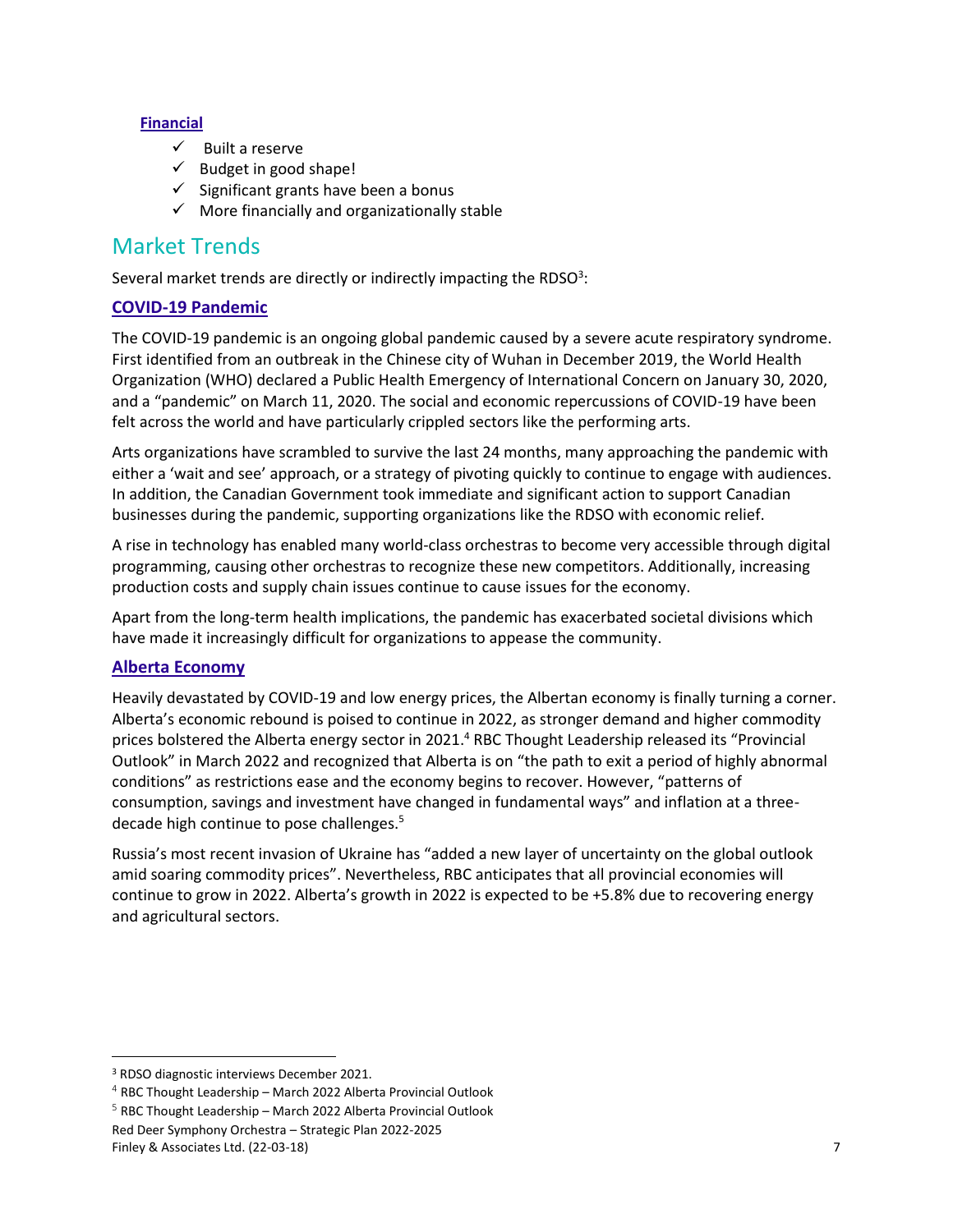#### **Red Deer**

Located in Central Alberta, Red Deer is still viewed as a transient city with a limited arts & culture scene. The organization recognizes that its patron demographics are changing and that the ability to appeal to new audiences and perform diversified programming is paramount. This provides the opportunity for the RDSO to cement itself as the leader in developing the arts & culture scene with the potential to solidify support in the city and surrounding communities. Advocacy will continue to be a priority.

#### **Competitive Landscape**

The pandemic has accelerated the progression of trends in all sectors, including the music industry, by approximately 10 years. Performing arts organizations across Canada pivoted in several ways including<sup>6</sup>:

- Releasing digital programming (often featured in unique venues)
- Offering a hybrid of in-person (limited access and socially distanced) and online programming
- Strengthening relationships with local Tourism Associations
- Offering unique outdoor and socially distanced experiences (e.g., campfire with s'mores, gourmet brie, and music; or building outdoor amphitheaters).

Several key comparators for the RDSO were evaluated for innovations and insights (see **[Table 1](#page-7-0)**).

#### <span id="page-7-0"></span>**Table 1: Key Comparators**

| <b>Organization</b>                   | <b>Characteristics/ Commentary</b>                                                                                                                                                                                                                                                                                                                                                                |
|---------------------------------------|---------------------------------------------------------------------------------------------------------------------------------------------------------------------------------------------------------------------------------------------------------------------------------------------------------------------------------------------------------------------------------------------------|
| Calgary Philharmonic<br>Orchestra     | • Located in Calgary<br>Pillar of community since 1955<br>$\bullet$<br>Perform in Jack Singer<br>Diverse repertoire<br>٠<br>Focus on diversity and new composers programming<br>$\bullet$<br>PhilKids outreach program                                                                                                                                                                            |
| <b>Edmonton Symphony</b><br>Orchestra | Located in Edmonton<br>$\bullet$<br>Founded in 1920<br>Perform in Winspear Centre<br>56 musicians<br>$\bullet$<br>Repertoire from great classical masterworks to pops and children's concerts<br>Annual "Symphony Under the Sky" festival<br><b>Young Composers Project</b><br>٠<br>• Youth Orchestra of Northern Alberta<br>1996 – first orchestra in Canada to play on a First Nations reserve. |
| Vancouver Island<br>Symphony          | "Symphony from Your Sofa" digital streaming series during the pandemic<br>Pop-up concerts throughout the community in socially distanced and unique<br>settings                                                                                                                                                                                                                                   |
| Georgian Bay<br>Symphony              | Focus on community partnerships and featuring local companies (e.g., wine shops)<br>$\bullet$<br>Digital programming during the pandemic                                                                                                                                                                                                                                                          |
| Westben Arts Festival<br>Theatre      | Unique venue (barn) located in countryside<br>$\bullet$<br>Moved their residency program online; enabling them to reach an even wider<br>audience across the world<br>Digital concerts<br>$\bullet$<br>Strengthened relationship with local tourism associations                                                                                                                                  |

<sup>&</sup>lt;sup>6</sup> Finley Team Analysis.

Red Deer Symphony Orchestra – Strategic Plan 2022-2025 Finley & Associates Ltd. (22-03-18) 8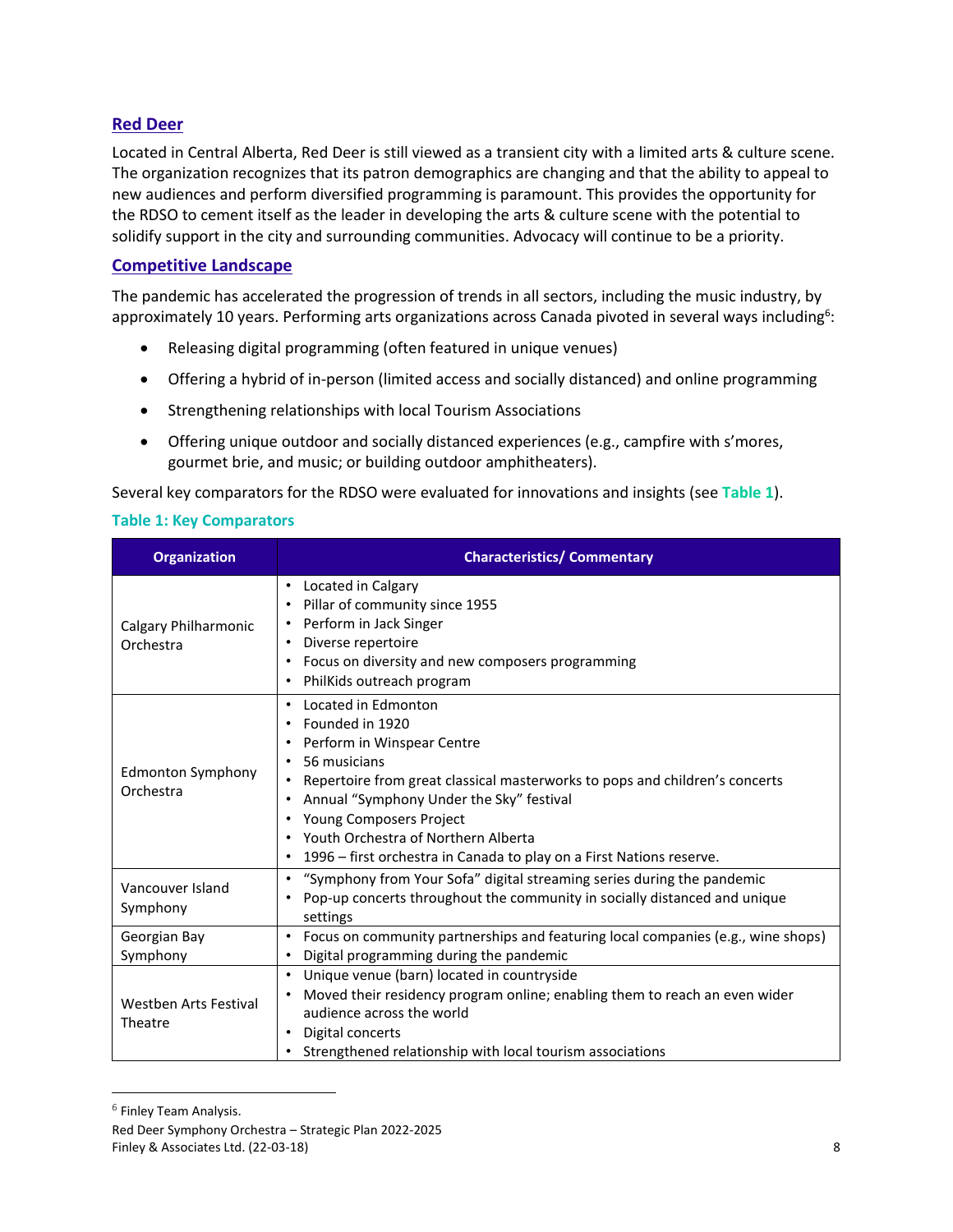| <b>Organization</b> | <b>Characteristics/ Commentary</b>                                            |
|---------------------|-------------------------------------------------------------------------------|
|                     | Offers unique experiences (e.g., campfire sing-a-longs; outdoor Amphitheatre) |

Interestingly, non-orchestral competitors were also identified for the RDSO to monitor. These competitors included activities that may pull people away from live orchestral music, including but not limited to: other performing arts in Red Deer, Edmonton and Calgary (e.g., Ballet; Opera; musicals); Netflix; sporting events; digital streaming from other orchestras globally (e.g., Berlin Philharmonic); and, YouTube.

## <span id="page-8-0"></span>Areas of Growth

The RDSO has experienced growth and decline over the past several years (see **[Table 2](#page-8-1)**). <sup>7</sup> Most notably, the organization's revenue from grants has increased from \$125,465 in 2016-17 to \$208,006 in 2018-19. However, the total revenue from ticket sales decreased over \$16,000 between the 2016-17 and 2018-19 season. Furthermore, the number of members has steadily decreased over the last decade by 183 members.

#### <span id="page-8-1"></span>**Table 2: RDSO Growth & Decline 2008 v. 2019**

| <b>Areas of Growth</b>           | 2008-09*    | 2016-17   | $2018 - 198$ |
|----------------------------------|-------------|-----------|--------------|
| <b>Annual Budget</b>             | 556,530     | 560,130   | 482,650      |
| # of Members                     | 454         | 299       | 271          |
| <b>Revenue from Ticket Sales</b> | \$129,050   | \$156,960 | \$140,632    |
| Grants                           | \$127,760   | \$125,465 | \$208,006    |
| <b>Fundraised Dollars</b>        | \$106,400   | \$53,738  | \$41,616     |
| # of Concerts                    | $6 + 1$ **9 | 7         |              |

<sup>7</sup> RDSO Strategic Planning Session #1, Jan 20, 2022

 $8$  2018-19 was deliberately chosen as the last season of data to show due to the unusual numbers produced during the pandemic. As the world returns to normal, it was decided that data from 20-21 was not as relevant for the Board to consider when discussing the long-term vision of the organization.

<sup>9</sup> \*\*2008-09 & 2009-10 were some of RDSO's most successful years in terms of ticket sales and financial success. Following 2011 RDSO saw a decline in grant and ticket revenue and following a failed fundraising event in 2013-14 was in deficit status; \*\*6 Main Series concerts + 1 Christmas Pops concert.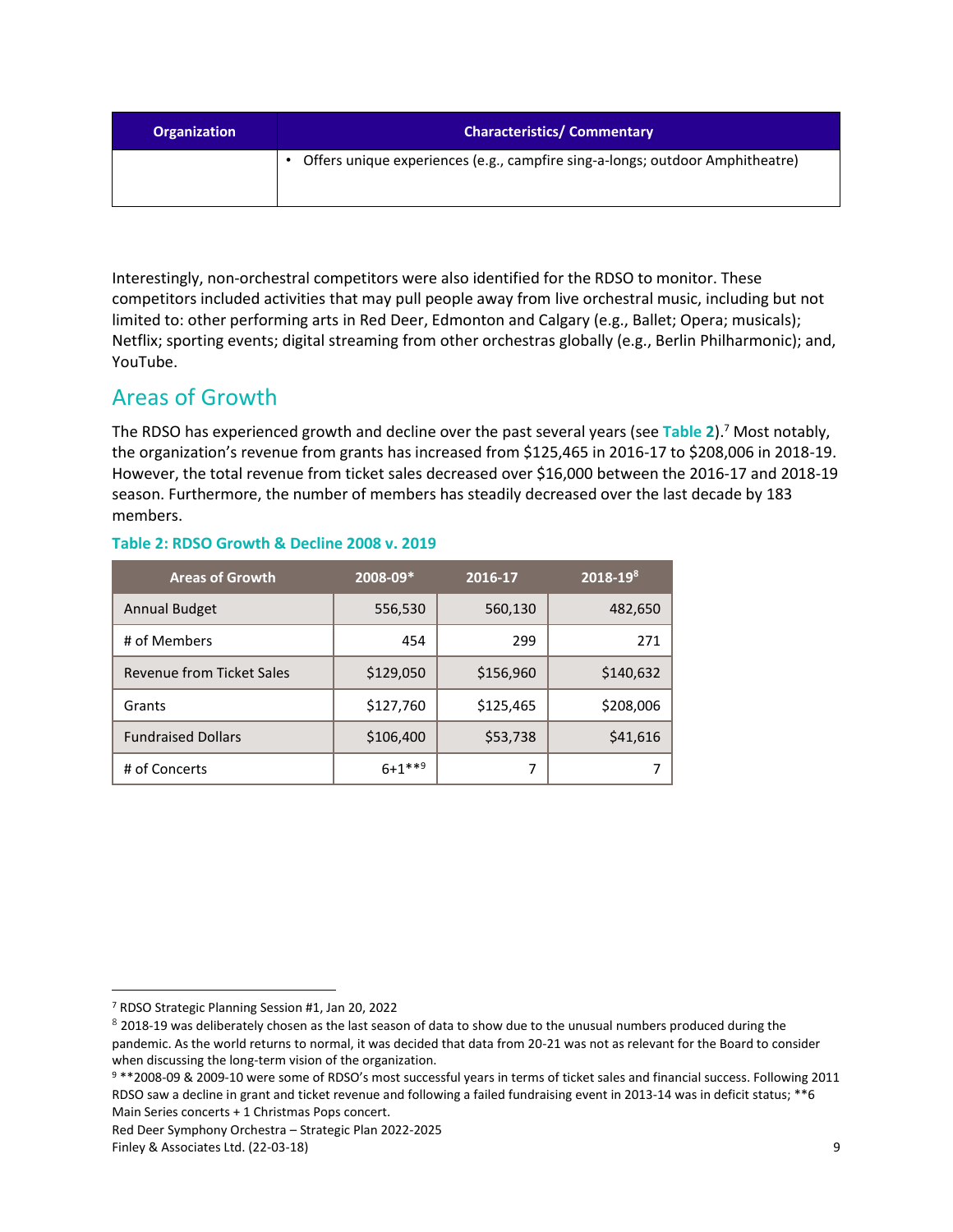### <span id="page-9-0"></span>Revenue

When comparing the RDSO's Yearly % Revenue Breakdown<sup>10</sup> over the past four years (see *[Figure 1](#page-9-1)*), the RDSO's revenue has shifted from an emphasis on "Membership & Tickets Sales" in 2017-18 to being heavily reliant on grants in 2020-21. This is to be expected as the RDSO continues to recover from the economic impact of the pandemic.



<span id="page-9-1"></span>**Figure 1: Yearly % Breakdown of RDSO Revenue**

Red Deer Symphony Orchestra – Strategic Plan 2022-2025 Finley & Associates Ltd. (22-03-18) 10 <sup>10</sup> RDSO Strategic Planning Session #1, Jan 20, 2022.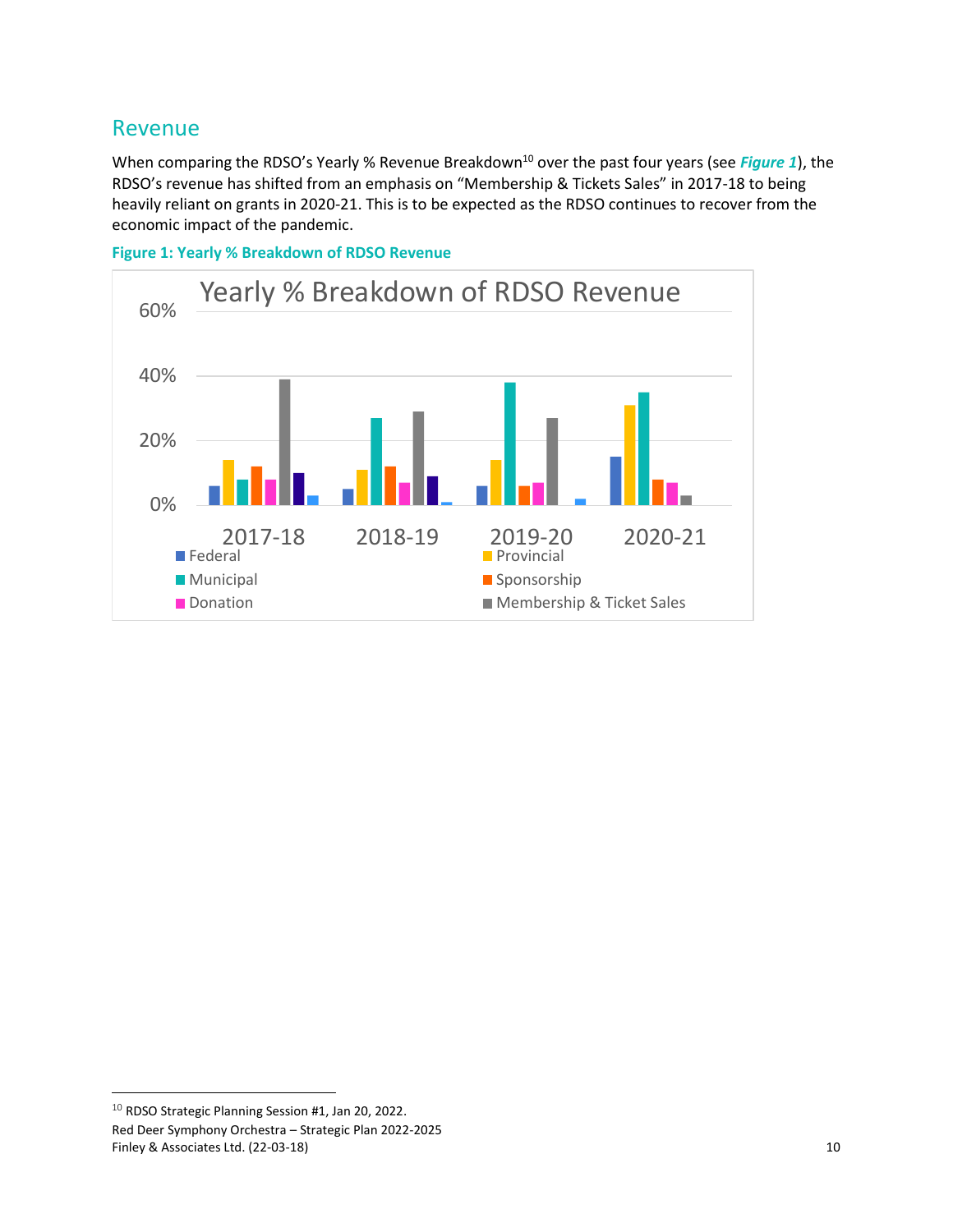In 2020-21, cash donations totaled \$13,333, which was significantly under the budget of \$30,000 (see *[Figure 2](#page-10-1)*), which was anticipated due to the pandemic causing a drop in donations across the sector.

#### <span id="page-10-1"></span>**Figure 2: RDSO Cash Donations**



## <span id="page-10-0"></span>Central Alberta Focus

Traditionally, the RDSO's performances have been concentrated in Red Deer. The refreshed strategy proposes a boundary for "Central Alberta" that encompasses the counties of Wetaskiwin, Camrose, Flagstaff, Wainwright, Clearwater, Ponoka, Provost, Red Deer, Stettler, Paintearth, Mountain View, Kneehill, Lacombe, Starland, Special Area 4, Special Area 3, Special Area 2; and, 'Signature Venues', which are key locations where the RDSO may perform (see *[Figure 3](#page-11-0)*)<sup>11</sup>. The strategy is to expand the reach of the RDSO into new communities within this boundary through new partnerships, collaborations, education, and other forms of outreach.

Within this boundary, the following festivals were identified as potential partnership opportunities to better connect with teachers, students and communities pre-disposed to classical music.

#### **Festivals in Alberta**

- Camrose & District Music Festival
- Coronation Music Festival
- Drayton Valley Performing Arts Festival
- Drumheller Performing Arts Festival
- Lacombe and District Performing Arts Festival
- Olds & District Kiwanis Music Festival
- Provost Music Festival Association
- Red Deer Festival of the Performing Arts
- Stettler & District Music Festival
- Strathmore Performing Arts Festival
- Wetaskiwin Music Festival

Red Deer Symphony Orchestra – Strategic Plan 2022-2025 Finley & Associates Ltd. (22-03-18) 11 <sup>11</sup> RDSO Strategic Planning Session #3, Feb 24, 2022.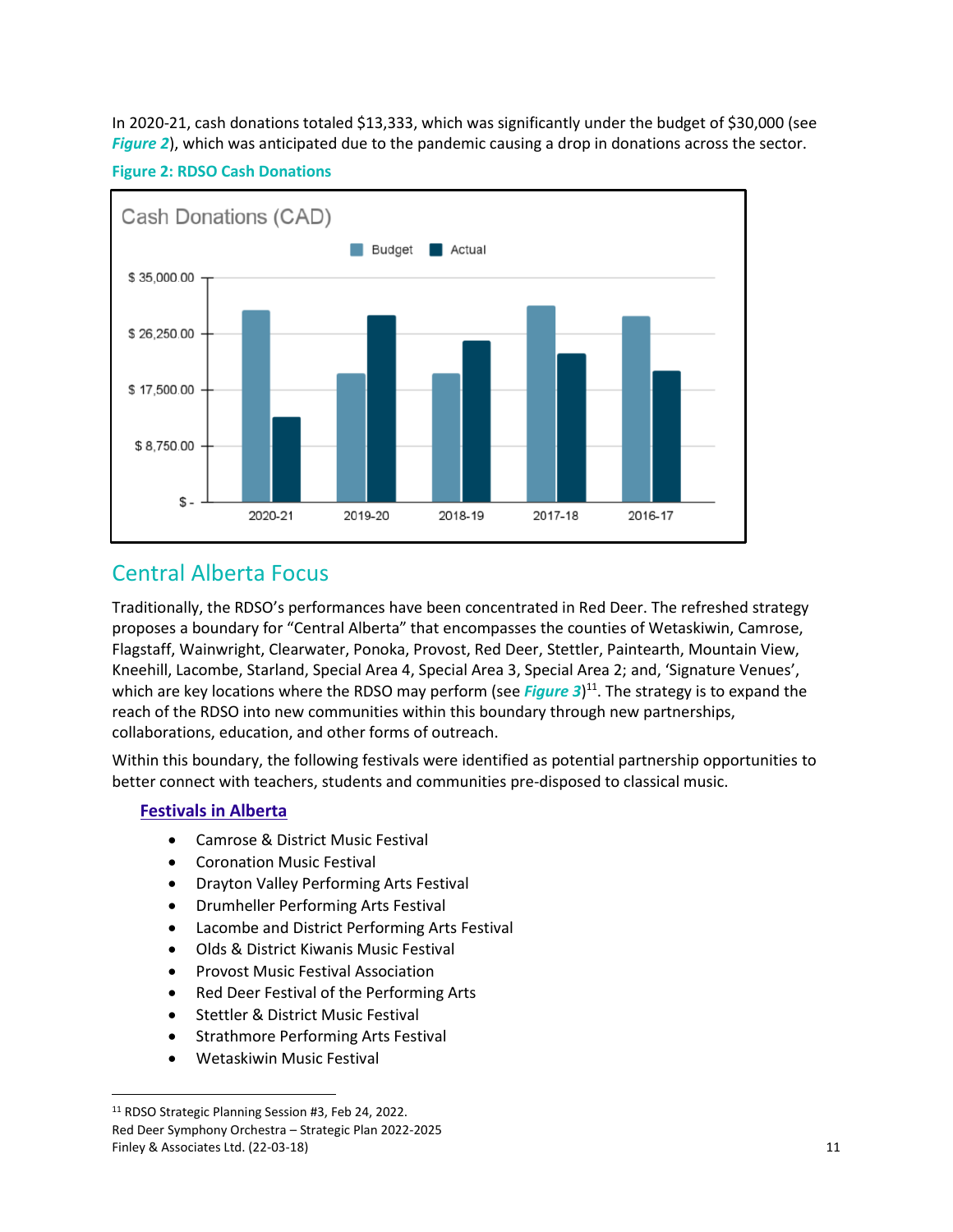• Vermilion and District Music Festival

#### <span id="page-11-0"></span>**Figure 3: Central Alberta Boundary**

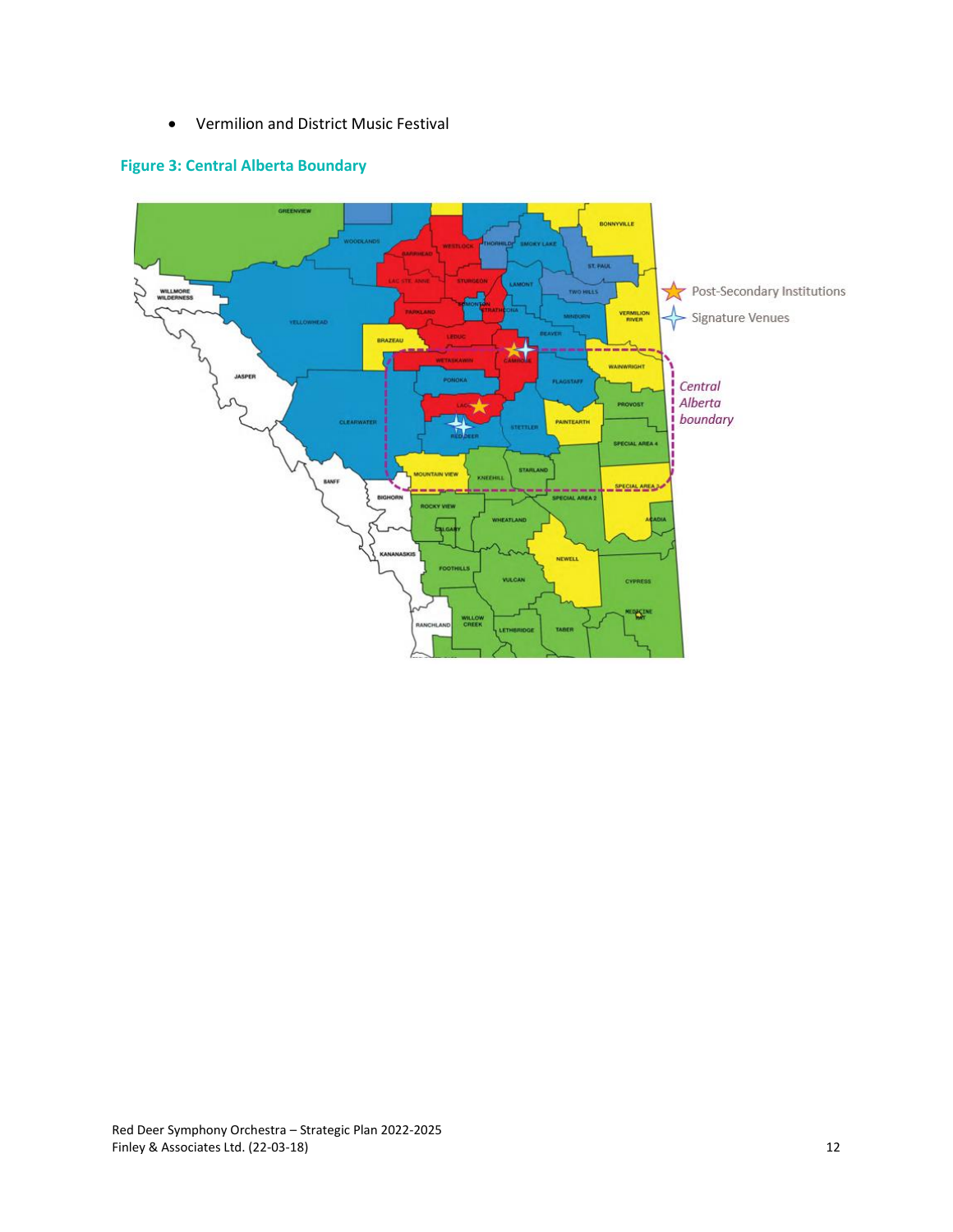## <span id="page-12-0"></span>Implications of Repositioning

To shift the RDSO to a more Central Alberta focus as a resident orchestra, the following changes will alter fundamental parts of the organization<sup>12</sup> (see *[Figure 4](#page-12-2)*).

#### <span id="page-12-2"></span>**Figure 4: Today vs. Desired Future State**

| <b>Today</b>                                                                                                                                                                                               | <b>Desired Future State</b>                                                                                                                                                                                                                       |
|------------------------------------------------------------------------------------------------------------------------------------------------------------------------------------------------------------|---------------------------------------------------------------------------------------------------------------------------------------------------------------------------------------------------------------------------------------------------|
| <b>High-level Strategy</b><br><b>30 Core Musicians</b><br>Rehearsals are in Calgary<br>Focus on quality vs. community<br>connection or career growth<br>"Presenting Orchestra"<br>"Professional Orchestra" | <b>High-level Strategy</b><br>35 Core Musicians<br>Rehearsals are in Red Deer<br>Focus on community connection<br>Growing local professional talent<br>"Professional Orchestra"<br>Nurture local love of orchestral music (e.g., local composers) |
| <b>Musician Location</b><br>19 – Calgary<br>$2 -$ Edmonton<br>1 – Red Deer<br>$2 -$ Banff<br>$1$ – Innisfail<br>$1 -$ Leduc<br>$1 -$ Lacombe                                                               | <b>Musician Location</b><br>More Core Players from Central Alberta augmented by<br>Calgary/Edmonton for major works                                                                                                                               |
| <b>Board Location</b><br>2 Camrose<br>2 Lacombe<br>4 Red Deer                                                                                                                                              | <b>Board Location</b><br>Central Alberta                                                                                                                                                                                                          |

## <span id="page-12-1"></span>Key Strengths

Several key strengths were identified $13$ :

#### **Governance**

- President & Executive Director
- Number of Board Members
- Dedicated and enthusiastic staff
- Transition of new Executive Director
- Resiliency of the group; keep re-inventing
- Light on our feet; nimble

#### **Product**

- Musicians who enjoy playing together (few labour issues)
- Thirty-year history
- Music Director is skilled, well known, networked
- Diversified repertoire that appealed to diverse groups in the community (e.g., local/Canadian composers; LGBTQ+)

<sup>12</sup> RDSO Strategic Planning Session #3, Feb 24, 2022.

<sup>13</sup> RDSO Strategic Planning Session #1, Jan 20, 2022

Red Deer Symphony Orchestra – Strategic Plan 2022-2025

Finley & Associates Ltd. (22-03-18) 13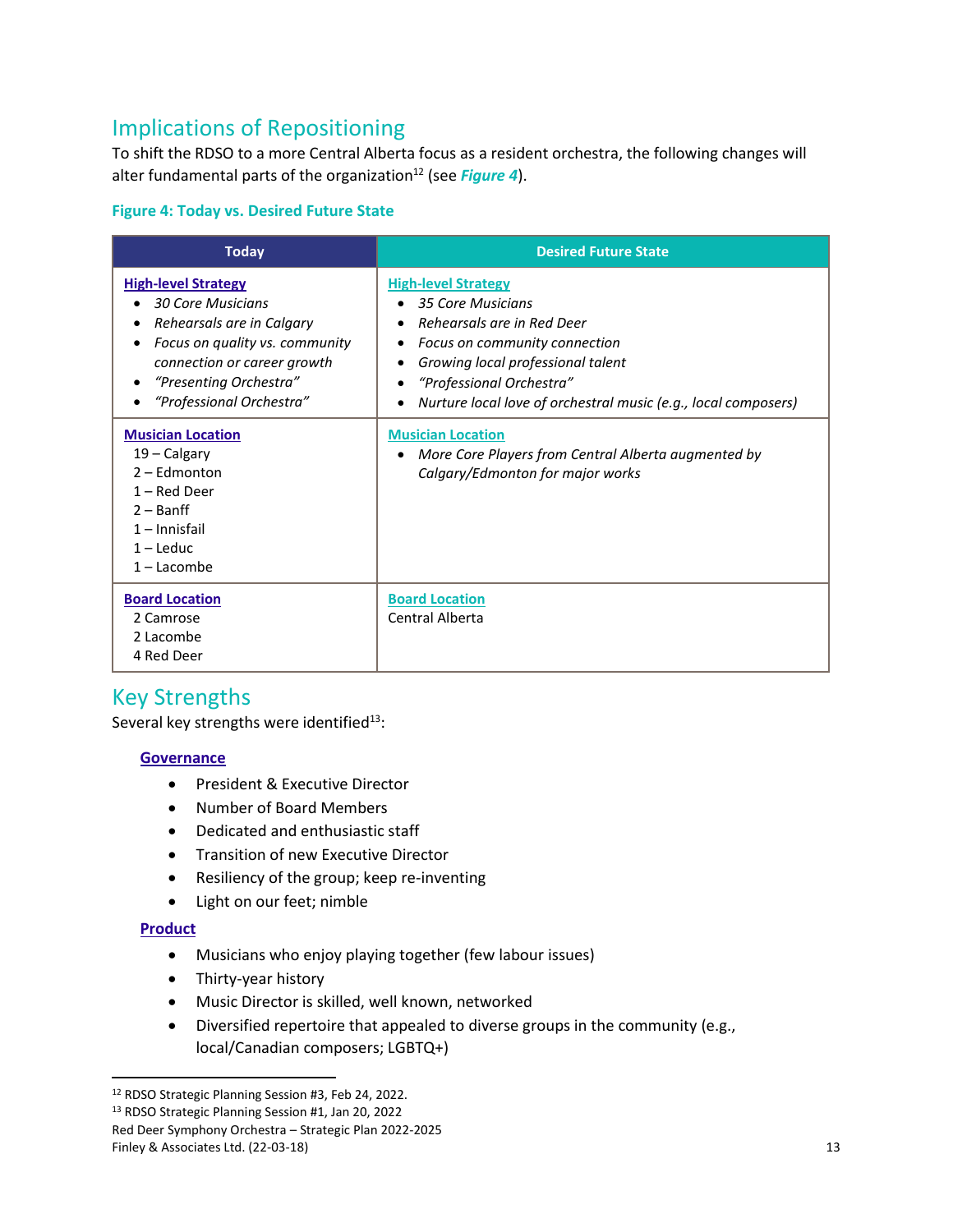#### **Outreach**

- Core audience of major supporters
- Service to the community

#### **People**

• Volunteers

### <span id="page-13-0"></span>Areas for Improvement

Several areas for improvement were identified $14$ :

#### **Governance**

- Succession plans are needed throughout the organization (Music Director/ Board/ Committees)
- Streamline communication consistently across the organization
- Consolidate procedures and avoid inefficiencies and risks of perceived conflict-of-interest
- Enhance Board ambassadorship/ organizational-specific knowledge

#### **Product**

- More focus on artists and talent from within the region.
- More diversified programming, collaboration with other groups, and increased outreach

#### **Sustainability**

• Securing regular performance space (RDP Arts Center is often not available for concerts)

#### **Outreach**

- Appeal to a wider range of demographics and audiences
- Advocacy on multiple levels
- Post-secondary connections

### <span id="page-13-1"></span>**Opportunities**

Several opportunities were identified<sup>15</sup>:

#### **Governance**

• New Board

#### **Product**

- Ability to completely redesign things (e.g., number of concerts; size of the concerts; new venues; new experiences)
- Not tied to an image of what an Orchestra should look like; open to try something new
- Variety of programming

#### **Sustainability**

• New Performance Space

#### **Outreach**

- Work in collaboration with other arts groups in the community
- Advocate for the arts

<sup>14</sup> RDSO Strategic Planning Session #1, Jan 20, 2022.

<sup>&</sup>lt;sup>15</sup> RDSO Strategic Planning Session #3, Feb 24, 2022.

Red Deer Symphony Orchestra – Strategic Plan 2022-2025

Finley & Associates Ltd. (22-03-18) 14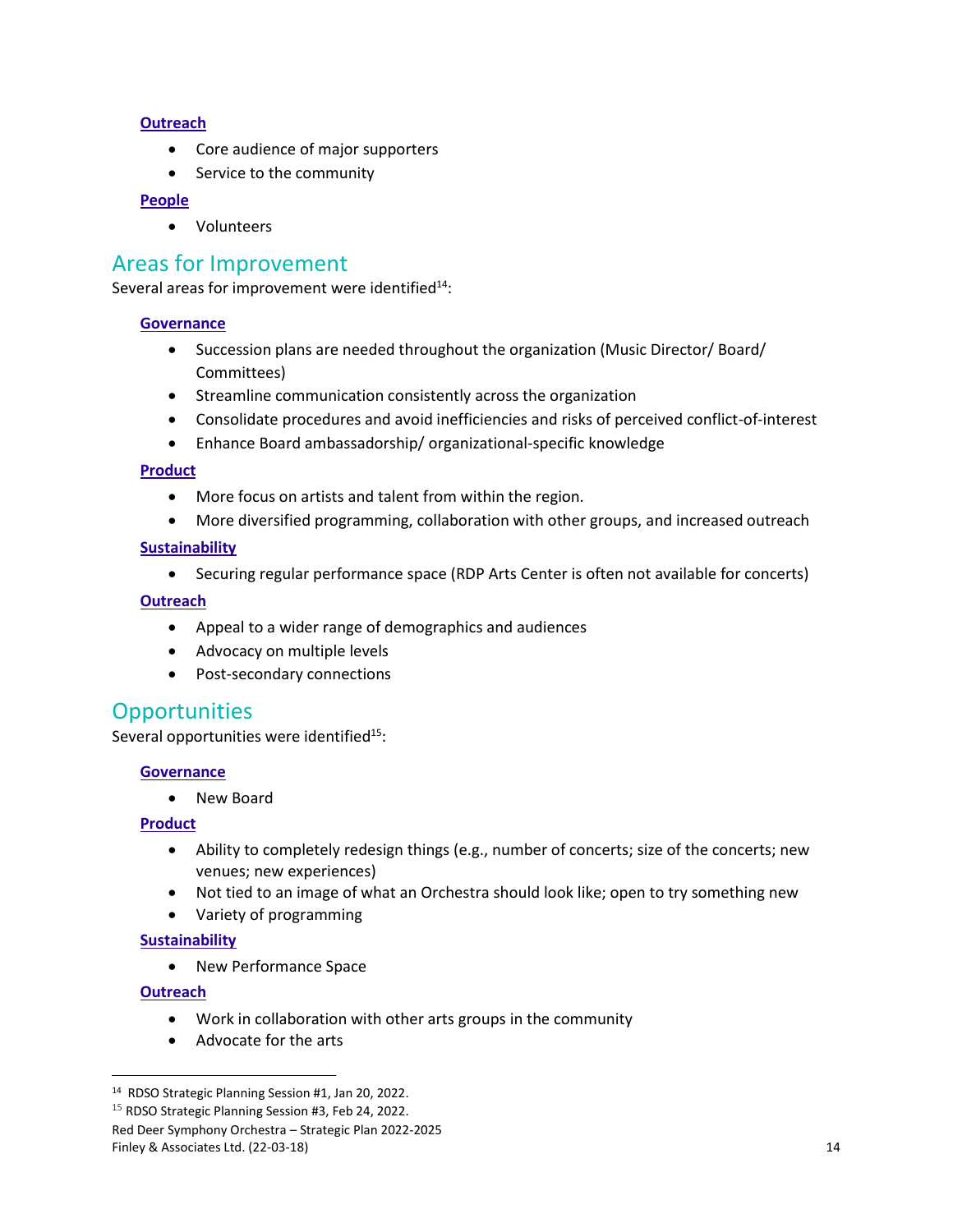### <span id="page-14-0"></span>Risks

Several risks were identified and then prioritized based on "High", "Medium", and "Low" impact to the RDSO (see **[Table](#page-14-1) 3**).<sup>16</sup> The top four risks (tied for first place) were "Succession Planning for the Music Director as well as the Board & Committees" (particularly for the Board Chair position); and, (tied for second place) "Lack of dedicated Performance Venue" and "Succession Planning for Staff".

| <b>Risks</b>                                         | <b>High</b>    | <b>Medium</b>  | Low            |
|------------------------------------------------------|----------------|----------------|----------------|
| 1. Succession Planning - Music Director              | $6*$           | $\mathbf{1}$   |                |
| 1. Succession Planning - Board & Committees          | 6              | 1              |                |
| 3. Lack of dedicated Performance Venue               | 4              | 3              |                |
| 3. Succession Planning - Staff                       | $\overline{4}$ | 3              |                |
| 5. Diversified Revenue Sources                       | $\overline{4}$ | $\overline{2}$ | 1              |
| <b>6. Strained Resources</b>                         | 3              | $\overline{4}$ |                |
| 7. Pandemic Recovery                                 | 3              | 2              | $\mathcal{P}$  |
| 8. Local Community Connection                        | $\overline{2}$ | 5              |                |
| 8. Becoming "out of fashion" and losing market share | $\overline{2}$ | 5              |                |
| 10. Rising Production Costs                          | $\mathbf{1}$   | 5              | 1              |
| 11. Technology Adoption                              | $\mathbf{1}$   | $\mathbf{1}$   | 5              |
| 12. Strategic Partnerships                           |                | 5              | $\overline{2}$ |

#### <span id="page-14-1"></span>**Table 3: Risks**

Red Deer Symphony Orchestra – Strategic Plan 2022-2025 Finley & Associates Ltd. (22-03-18) 15 <sup>16</sup> RDSO Strategic Planning Session #3, Feb 24, 2022.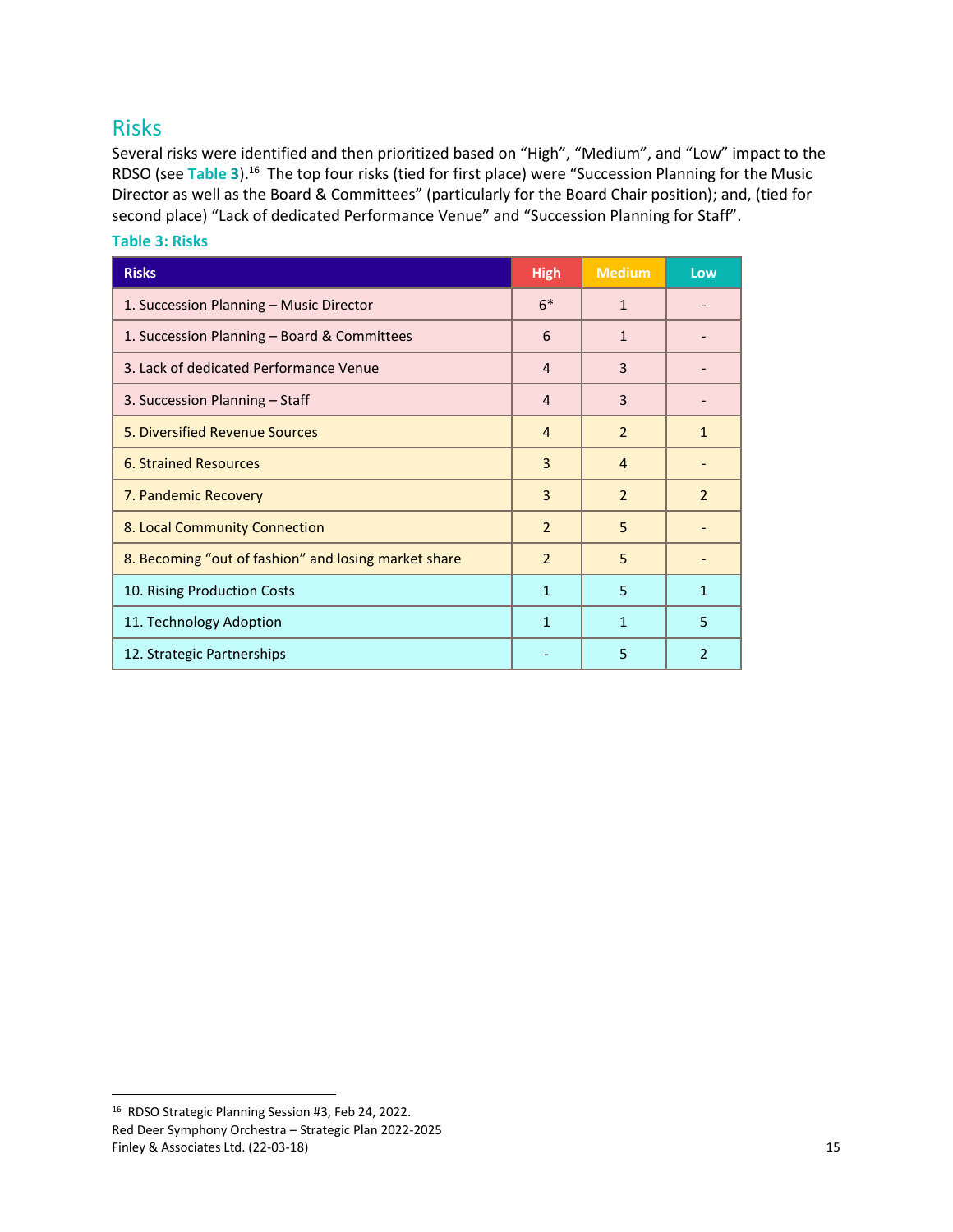## <span id="page-15-0"></span>Distinctive Attributes

Several Distinctive Attributes were identified and ranked based on 'Today (2022)' and 'Aspirational (2025)' (see **[Table](#page-15-3) 4**). There were originally five Distinctive Attributes; however, two were eliminated ("Diverse and Engaging Programming" and "Organizational Culture") as these two Attributes were not believed to be unique enough. $^{17}$ 

#### <span id="page-15-2"></span>**Table 4: Distinctive Attributes<sup>18</sup>**

<span id="page-15-3"></span>

| <b>RDSO's Distinctive Attributes</b>                         | <b>Today (2022)</b> | <b>Aspirational (2025)</b> | 2025 |
|--------------------------------------------------------------|---------------------|----------------------------|------|
| 1. Arts Leader in Central Alberta                            |                     |                            | 4.9  |
| 2. Professional and Experienced<br><b>Musicians</b>          |                     |                            | 4.6  |
| 3. Advocate for Music's Role in<br><b>Community Building</b> |                     |                            |      |

**Scoring Criteria** 

1- Insignificant efforts made toward goal

2 - Early progress has been made

- 3 Achievements acknowledged by outside parties with some coaxing
- 4 Awareness of achievements within sector groups
- 5 Part of RDSO's public image/ brand

## <span id="page-15-1"></span>Strategic Priorities

The RDSO identified three Strategic Priorities to drive focused action over the next 2-3 years.<sup>19</sup>

#### 1. **Long-term planning for people**

- o Succession planning for all levels of the organization
- o Capacity building
- o Infrastructure support

#### 2. **Grow Community Connections**

- o Re-orient the RDSO to reach a broader community
- $\circ$  Identify and prioritize strategic partnerships (including the development of member and donor strategies)
- $\circ$  Diversify programming to target core and growth audience segments (and identify Signature Venues)
- o Expand the Education Outreach Strategy
- 3. **Develop musician talent pool within Central Alberta**
	- o Identify and prioritize strategic partnerships
	- o Proactively recruit 'local' musicians from Central Alberta (i.e., within 80 km radius of Red Deer)

Action plans to address each of these priorities are outlined in Chapter 4: 3-year Implementation Plans.

<sup>&</sup>lt;sup>17</sup> RDSO Strategic Planning Session #3, Feb 24, 2022.

 $18$  RDSO Strategic Planning Session #3, Feb 24, 2022.

<sup>19</sup> RDSO Board Strategic Planning, Session #4 March 10, 2022.

Red Deer Symphony Orchestra – Strategic Plan 2022-2025

Finley & Associates Ltd. (22-03-18) 16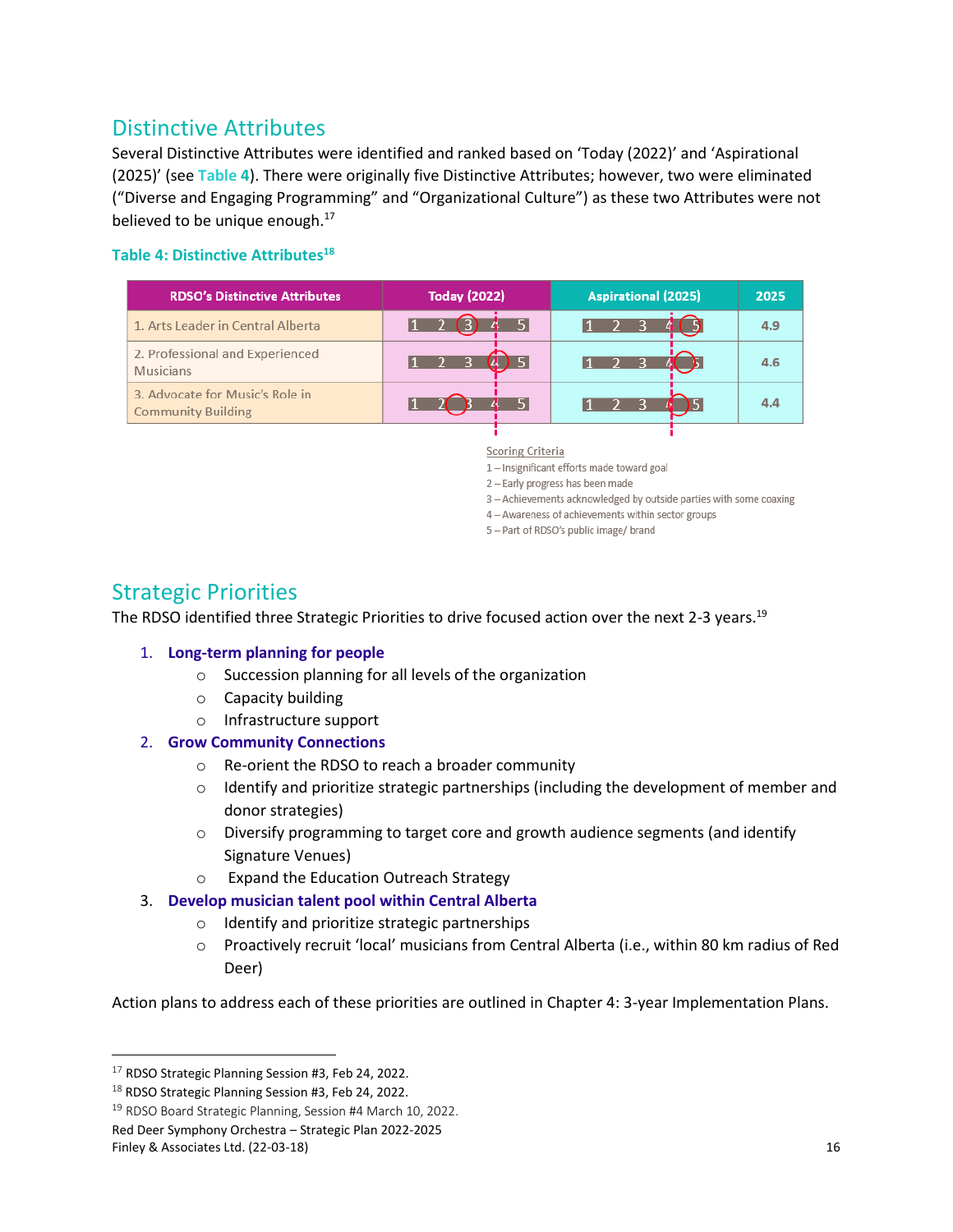## <span id="page-16-0"></span>2. Strategic Direction

## <span id="page-16-1"></span>Values

Values are fundamental principles and beliefs that serve as implicit criteria guiding all actions and decision-making<sup>20</sup>.

#### **RDSO's Values**

- **Community Leadership**  *Advocate for the arts in our community*
- **Diversity**  *Differences are what make us stronger*
- **Creativity –** *Think in new ways to solve problems and innovate*
- **Resiliency**  *Never give up and pivot as required*
- **Collaborative**  *Work with others to achieve greater things*
- **Local**  *Musicians and community rooted in Central Alberta*

### <span id="page-16-2"></span>Vision

The vision states the desired future state of the organization<sup>21</sup>.

#### **RDSO's Vision**

#### *Igniting passion for arts and culture in Central Alberta.*

#### **Key Concepts:**

- "Let go of the ordinary."
- Ignite passion for arts and culture in Central Alberta
- Leader in community building through music in Central Alberta
- Help to facilitate the growth of performing arts in Central Alberta

#### **Implications:**

#### *Strategic Partnerships for local musician recruitment:*

- o Festivals
- $\circ$  Post-secondary education institutions with music performance programs
- o Alberta Registered Music Teachers Association

#### *Signature Venues:*

- o Red Deer Polytechnic Arts Centre (Red Deer)
- o Lougheed Centre (Camrose)
- o Gaetz United Church (Red Deer)
- o A Barn? Or other outside-the-box idea?

#### *Community Programming (venues)*

- o School outreach
- o Public Libraries (Red Deer, Camrose, and other smaller centres like Rimbey)
- o Concerts in Care (Health Arts Society of Alberta)
- $\circ$  Town of Sylvan Lake, City of Camrose, City of Red Deer (outdoor concerts in community spaces)
- o Venture into eastern counties of Central Alberta

<sup>20</sup> RDSO Board Strategic Planning, Session #4 March 10, 2022.  $21$  Ibid.

Red Deer Symphony Orchestra – Strategic Plan 2022-2025 Finley & Associates Ltd. (22-03-18) 17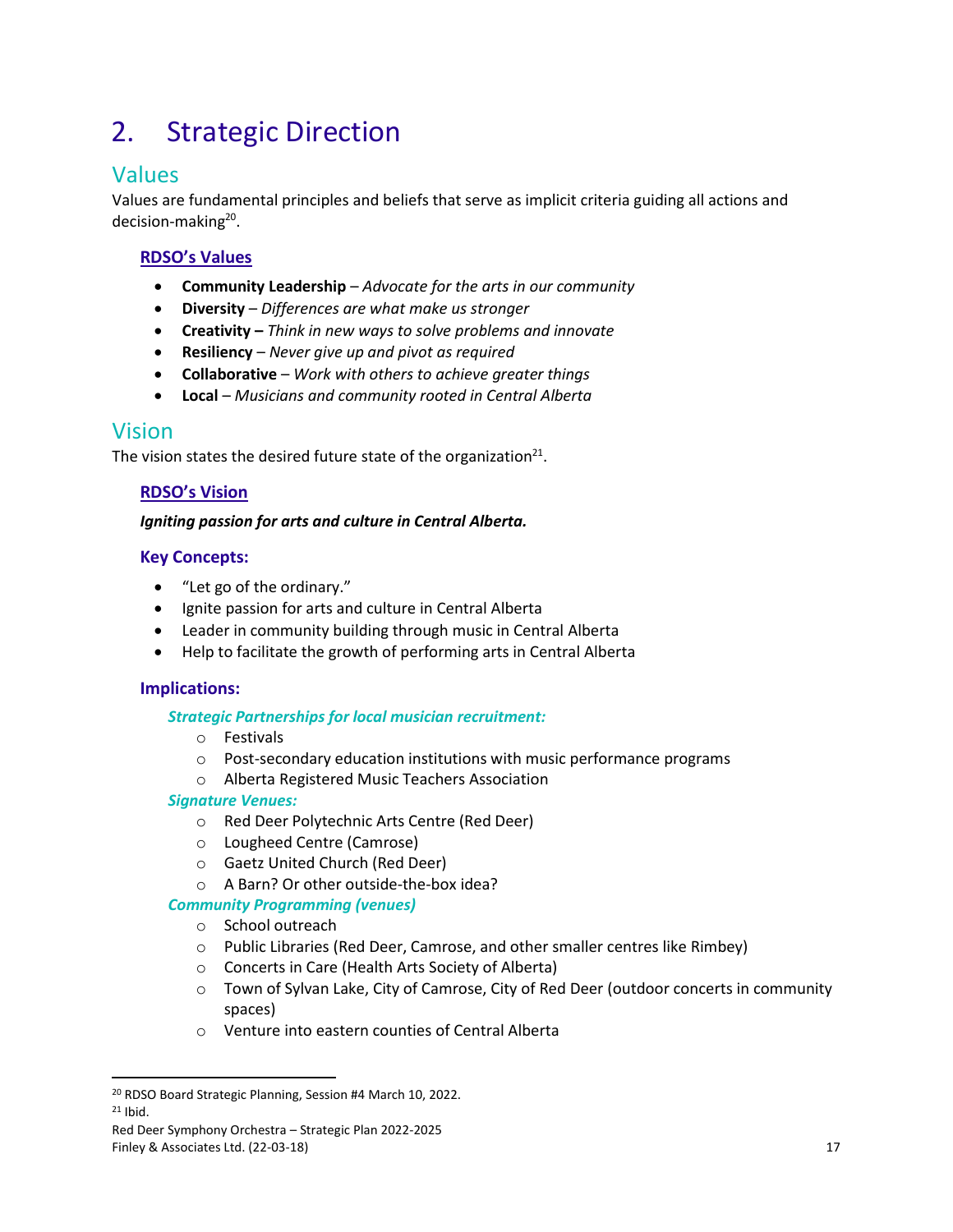## <span id="page-17-0"></span>**Mission**

The mission describes the organization's distinctive identity in the sector<sup>22</sup>.

#### **RDSO's Mission**

*A community-oriented professional performing arts leader dedicated to engaging, educating, and inspiring Central Alberta through music.* 

#### **Key Concepts:**

- Embedded in the community
- Largest professional performing arts organization in Central Alberta
- Positioned to leverage arts organizations
- Outreach
- Educational experiences

#### <span id="page-17-1"></span>Goals

Goals are ideal states to be achieved at sometime in the future<sup>23</sup>.

#### **RDSO's Goals**

- 1. Re-imagine the role of an orchestra in community building.
- 2. Collaborate, curate, and create classical musical experiences.
- 3. Foster career pathways for local professional musicians through community connection and mentorship.
- 4. Foster and inspire a vibrant arts and culture sector in Central Alberta.
- 5. Contribute to making Central Alberta a great place to live.
- 6. Deliver accessible and diverse performances, support music education, establish strategic partnerships, and build engagement through Central Alberta.
- 7. Be operationally sustainable (i.e., human, financial, and cultural).

### <span id="page-17-2"></span>Key Success Factors

Key Success Factors (KSFs) are conditions that when properly maintained or managed significantly impact the organization's ability to achieve its vision $^{24}$ .

#### **RDSO's Key Success Factors**

- **Artistic Vision**
- **Community Engagement**
- **Community Leadership**
- **Organizational Networks**
- **Infrastructure**
- **Evidence-driven**
- **Local**

<sup>22</sup> RDSO Board Strategic Planning, Session #4 March 10, 2022.

 $23$  Ibid.

 $24$  Ibid.

Red Deer Symphony Orchestra – Strategic Plan 2022-2025 Finley & Associates Ltd. (22-03-18) 18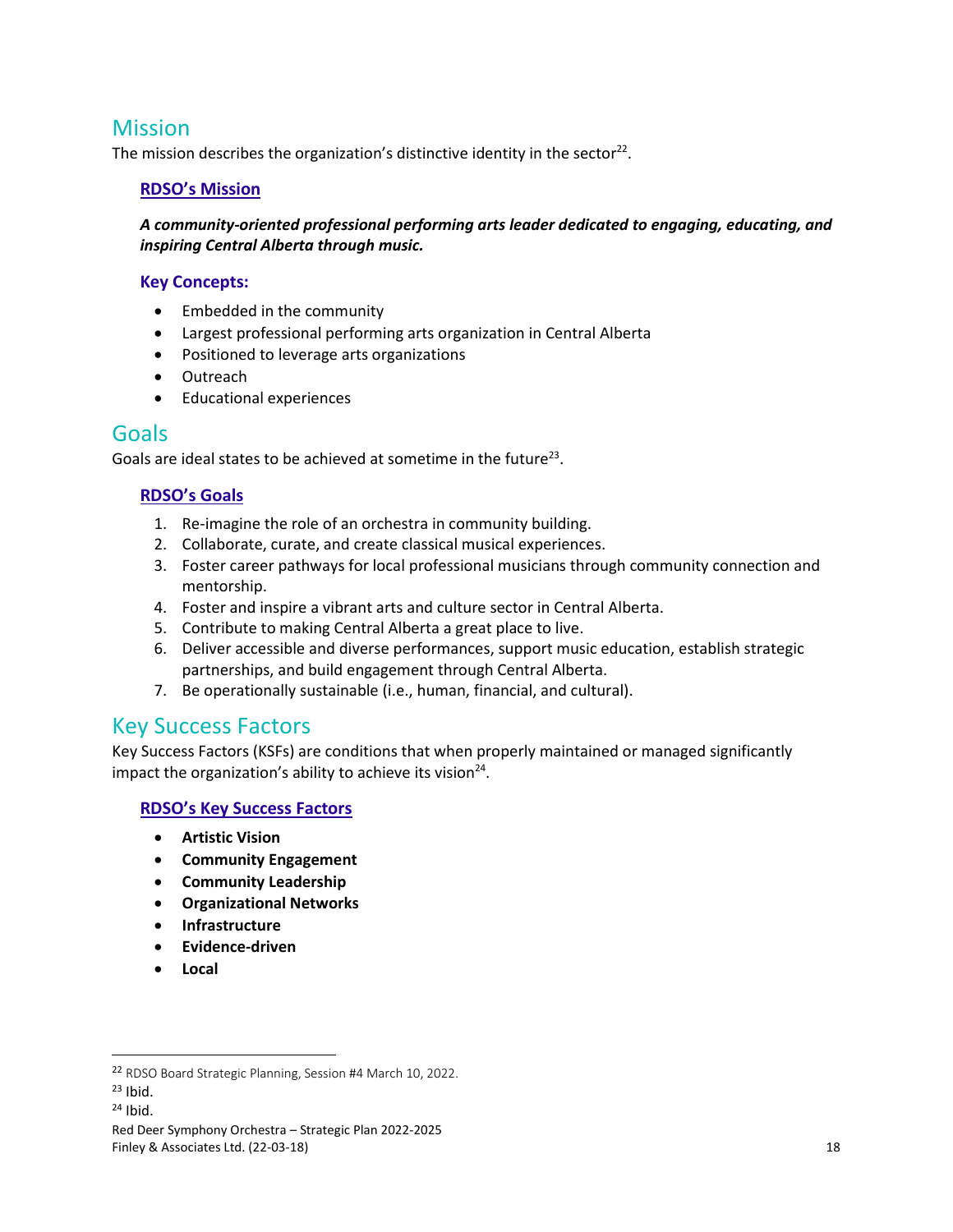## <span id="page-18-0"></span>Key Performance Indicators

Key Performance Indicators (KPIs) are measured used to gauge performance against the Goals and Key Success Factors (see **[Table](#page-18-1) 5**).<sup>25</sup>

#### **RDSO's Key Performance Indicators**

#### <span id="page-18-1"></span>**Table 5: Key Performance Indicators**

| <b>KPIs</b>               | <b>Rationale for Measuring</b><br>(link to Strategic Priority) | <b>Measurement Mechanisms</b>                                                    | <b>Discussion</b><br>Frequency | <b>Board</b><br>Committee             |
|---------------------------|----------------------------------------------------------------|----------------------------------------------------------------------------------|--------------------------------|---------------------------------------|
| 1. Audience               | Develop a local community                                      | Audience retention                                                               | Annual                         |                                       |
| Engagement                | of orchestral music lovers.                                    | Audience % mix                                                                   | Annual                         | Community<br>Connection               |
|                           |                                                                | Audience Growth (absolute #)                                                     | Annual                         |                                       |
|                           |                                                                | # of community-based performances in Signature<br>Venues                         | Annual                         | (Artistic Vision)                     |
| 2. Partner<br>Engagement  | Collaborate with local sector<br>partners to extend and        | # of strategic partnerships with local festivals and<br>other arts organizations | Annual                         | Community<br>Connection               |
|                           | leverage resources.                                            | # of core musicians from Central Alberta                                         | Annual                         | (Artistic Vision)                     |
| 3. Artistic Integrity     | Position RDSO uniquely in                                      | Musician feedback                                                                | Annual                         | Community                             |
|                           | the marketplace.                                               | 3-5 year Artistic Vision articulated                                             | Annual                         | Connection<br>(Artistic Vision)       |
| 4. Board<br>Effectiveness | Strengthen good<br>governance practices.                       | <b>Board Assessment</b>                                                          | Annual                         | <b>Artistic Vision</b><br>(Orchestra) |
|                           |                                                                | 2-year Board Development Plan                                                    | Bi-Annual                      |                                       |
|                           |                                                                | Policies up-to-date                                                              | Annual                         |                                       |
| 5. Financial              | Ensure sustainability.                                         | Cash flow                                                                        | Annual                         |                                       |
| <b>Metrics</b>            |                                                                | % mix in ticket sales (single vs. subscription)                                  | Annual                         | Finance & Fund<br>Development         |
|                           |                                                                | Donations (growth, absolute number and<br>average donation)                      | Annual                         |                                       |
|                           |                                                                | Revenue diversification (target 8% Earned<br>Revenue)                            | Annual                         |                                       |
|                           |                                                                | <b>Budget variance</b>                                                           | Annual                         |                                       |
| 6. Organizational         | Ensure sustainability.                                         | Succession plans in place for key leadership roles                               | Annual                         | Leadership &                          |
| Effectiveness             |                                                                | # of volunteers                                                                  | Annual                         | Organizational<br>Culture             |

Red Deer Symphony Orchestra – Strategic Plan 2022-2025 Finley & Associates Ltd. (22-03-18) 19 <sup>25</sup> RDSO Board Strategic Planning, Session #4 March 10, 2022.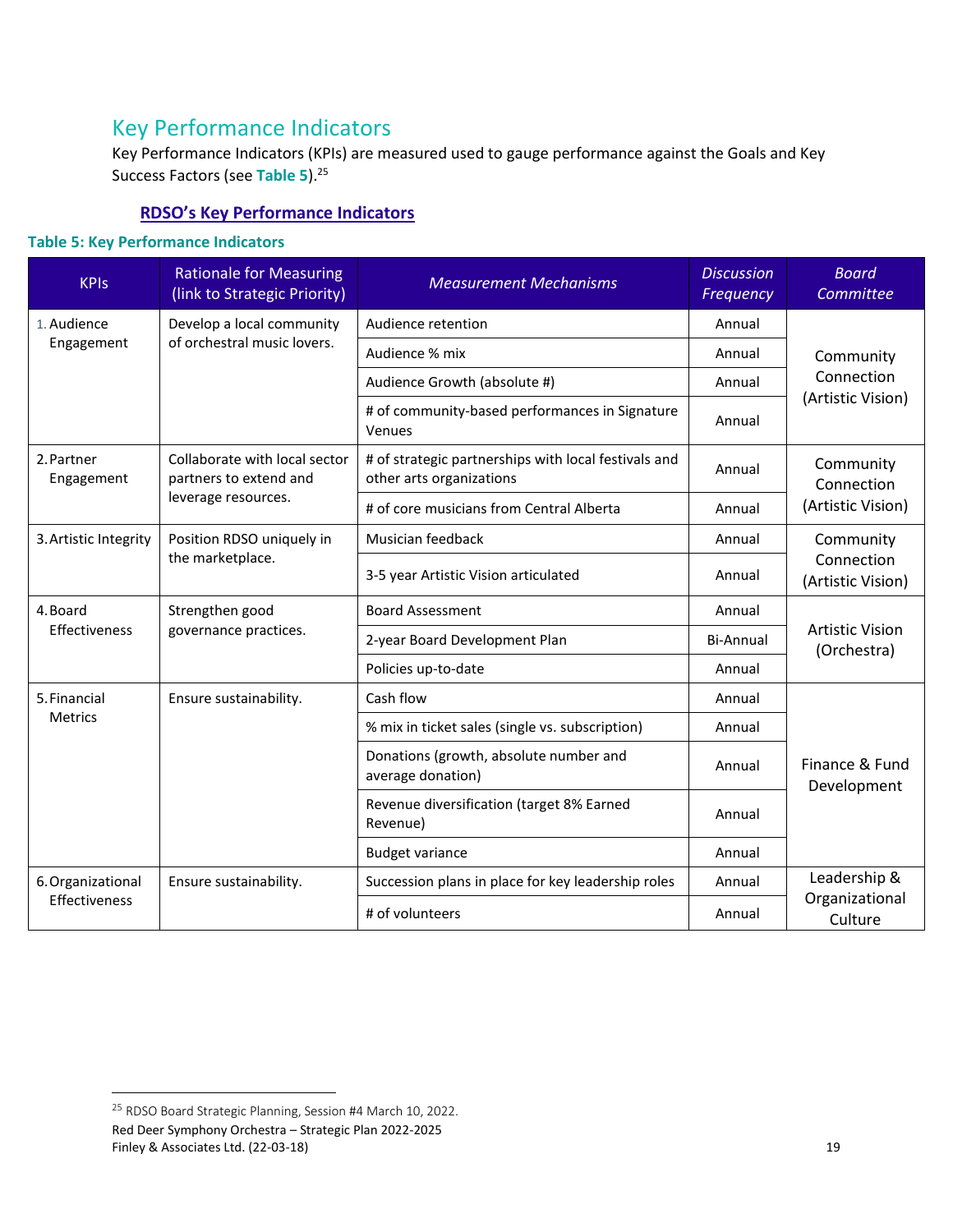## <span id="page-19-0"></span>3. 3-year Implementation Plans

### <span id="page-19-1"></span>**Table 6: Strategic Priority #1: Long-term planning for people**

| Strategic Priority #1: Long-term planning for people |                                                                                               | <b>Champion</b>                                                         | <b>Target Date</b> |
|------------------------------------------------------|-----------------------------------------------------------------------------------------------|-------------------------------------------------------------------------|--------------------|
|                                                      | 1.1 Building leadership capacity within RDSO.                                                 |                                                                         |                    |
| a)                                                   | Develop a Board Recruitment Strategy, including updating<br>the Skills Matrix.                | Leadership &<br><b>Organizational Culture</b><br>(Community Connection) | Year 1             |
| b)                                                   | Develop a Board Chair Recruitment Plan.                                                       | Leadership &<br><b>Organizational Culture</b>                           | Year 1             |
| c)                                                   | Develop a Committee Member Recruitment Strategy.                                              | Leadership &<br><b>Organizational Culture</b><br>(Community Connection) | Year 1             |
| d)                                                   | Introduce a Board Evaluation and develop a 2-year Action<br>Plan to address performance gaps. | Leadership &<br><b>Organizational Culture</b>                           | Year $2/3$         |
|                                                      | 1.2 Develop a Succession Plan for the Music Director and<br><b>Executive Director.</b>        |                                                                         |                    |
| a)                                                   | Short-term illness.                                                                           | Leadership &<br><b>Organizational Culture</b>                           | Year $1/2$         |
| b)                                                   | Long-term illness.                                                                            | Leadership &<br><b>Organizational Culture</b>                           | Year $1/2$         |
| c)                                                   | Planned retirement.                                                                           | Leadership &<br><b>Organizational Culture</b>                           | Year $1/2$         |
| d)                                                   | Untimely departure.                                                                           | Leadership &<br><b>Organizational Culture</b>                           | Year $1/2$         |
| organization.                                        | 1.3 Continue to strengthen the capacity and infrastructure of the                             |                                                                         |                    |
| a)                                                   | Develop high-level action plans for Board Committees.                                         | Leadership &<br><b>Organizational Culture</b>                           | Year 1             |
| b)                                                   | Diversify revenue mix.                                                                        | Finance & Fund<br>Development                                           | Year $1/2$         |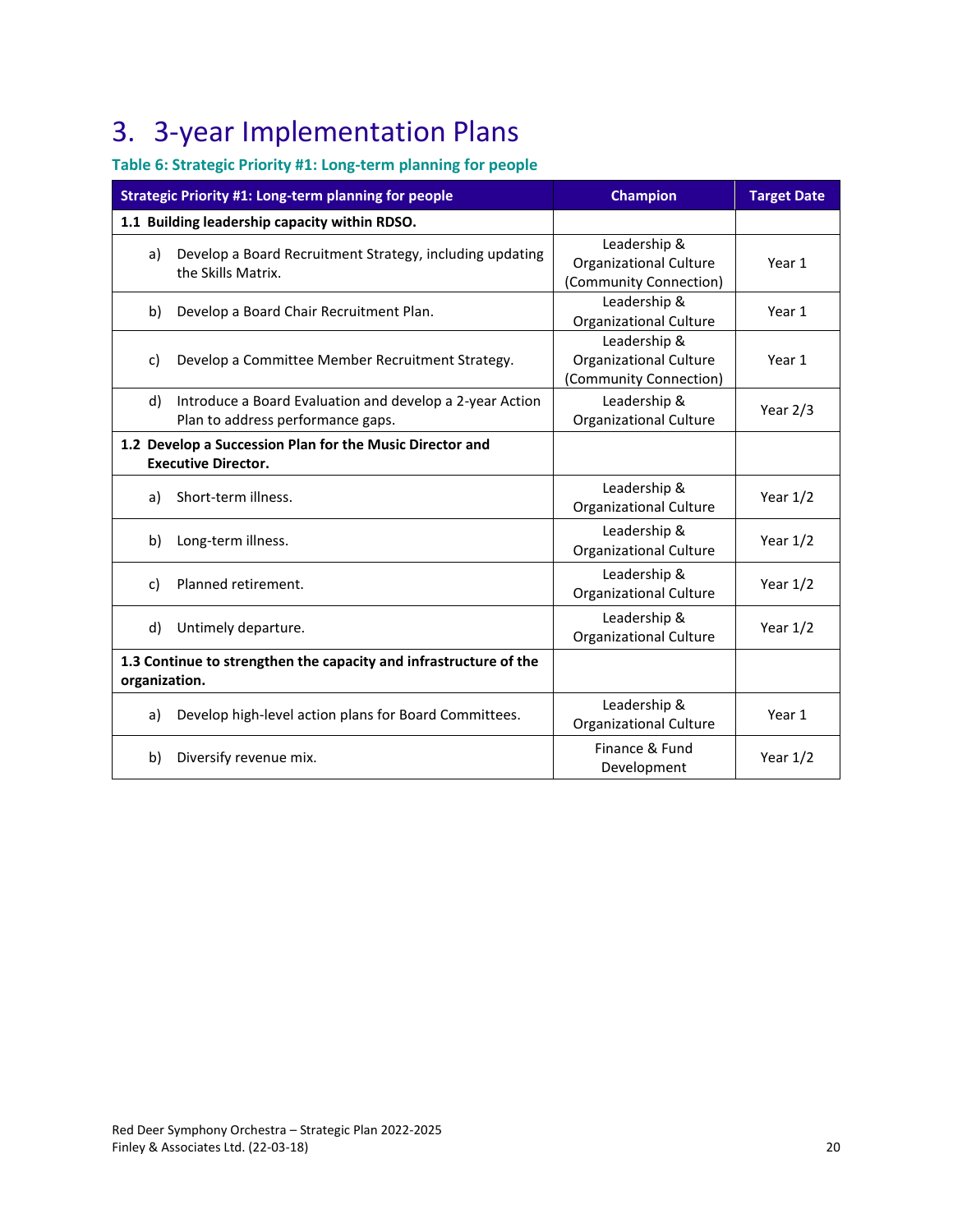| <b>Strategic Priority #2: Grow Community Connection</b>         |                                                                                                                                                                               | <b>Champion</b>               | <b>Target Date</b> |
|-----------------------------------------------------------------|-------------------------------------------------------------------------------------------------------------------------------------------------------------------------------|-------------------------------|--------------------|
|                                                                 | 2.1 Re-orient the RDSO to reach a broader community.                                                                                                                          |                               |                    |
| a)                                                              | Undertake further analysis of Comparators and Competitors.                                                                                                                    | Community<br>Connection       | Year $1/2$         |
| b)                                                              | Develop a Segmentation Hypothesis of current and potential<br>audiences.                                                                                                      | Community<br>Connection       | Year 2             |
| c)                                                              | Conduct market research to identify who RDSO is attracting<br>and not attracting but could.                                                                                   | Community<br>Connection       | Year <sub>2</sub>  |
| d)                                                              | Develop a strategy to draw people in from YYC and YEG.                                                                                                                        | Community<br>Connection       | Year $2/3$         |
| e)                                                              | Explore ways to rebrand that would allow RDSO to better<br>reflects its desired position in Central Alberta.                                                                  | Community<br>Connection       | Year $2/3$         |
|                                                                 | 2.2 Identify and prioritize strategic partnerships that grow financial                                                                                                        |                               |                    |
|                                                                 | support for the RDSO.                                                                                                                                                         |                               |                    |
| a)                                                              | Develop a Membership Strategy.                                                                                                                                                | Community<br>Connection       | Year 1             |
| b)                                                              | Develop a Donor/Sponsorship Strategy.                                                                                                                                         | Finance & Fund<br>Development | Year 1             |
| c)                                                              | Develop a Volunteer Management Strategy.                                                                                                                                      | Community<br>Connection       | Year 2             |
| segments.                                                       | 2.3 Diversify programming to target core and growth audience                                                                                                                  |                               |                    |
| a)                                                              | Rethink timing / length of season.                                                                                                                                            | <b>Artistic Vision</b>        | Year 2             |
| b)                                                              | Develop a Signature Venue programming strategy (e.g., Red<br>Deer Polytechnic Arts Centre - Red Deer; Lougheed Centre -<br>Camrose; Gaetz Memorial United Church - Red Deer). | <b>Artistic Vision</b>        | Year 1             |
| c)                                                              | Explore unique venue opportunities for the RDSO.                                                                                                                              | <b>Artistic Vision</b>        | Year 1             |
|                                                                 | 2.4 Develop an Education Outreach Strategy.                                                                                                                                   |                               |                    |
| a)                                                              | Within schools.                                                                                                                                                               | Community<br>Connection       | Year 1             |
| b)                                                              | Within new communities in Central Alberta (e.g., Paintearth).                                                                                                                 | Community<br>Connection       | Year 2/3           |
| 2.5 Prepare an Economic Impact Study/benefits that the RDSO can |                                                                                                                                                                               | Finance & Fund                | Year 1             |
|                                                                 | demonstrate to the City of Red Deer and other Counties.                                                                                                                       | Development                   |                    |
| a)                                                              | Advocate for the importance of the RDSO to the Central<br>Alberta community.                                                                                                  | Community<br>Connection       | Ongoing            |

### <span id="page-20-0"></span>**Table 7: Strategic Priority #2: Grow Community Connection**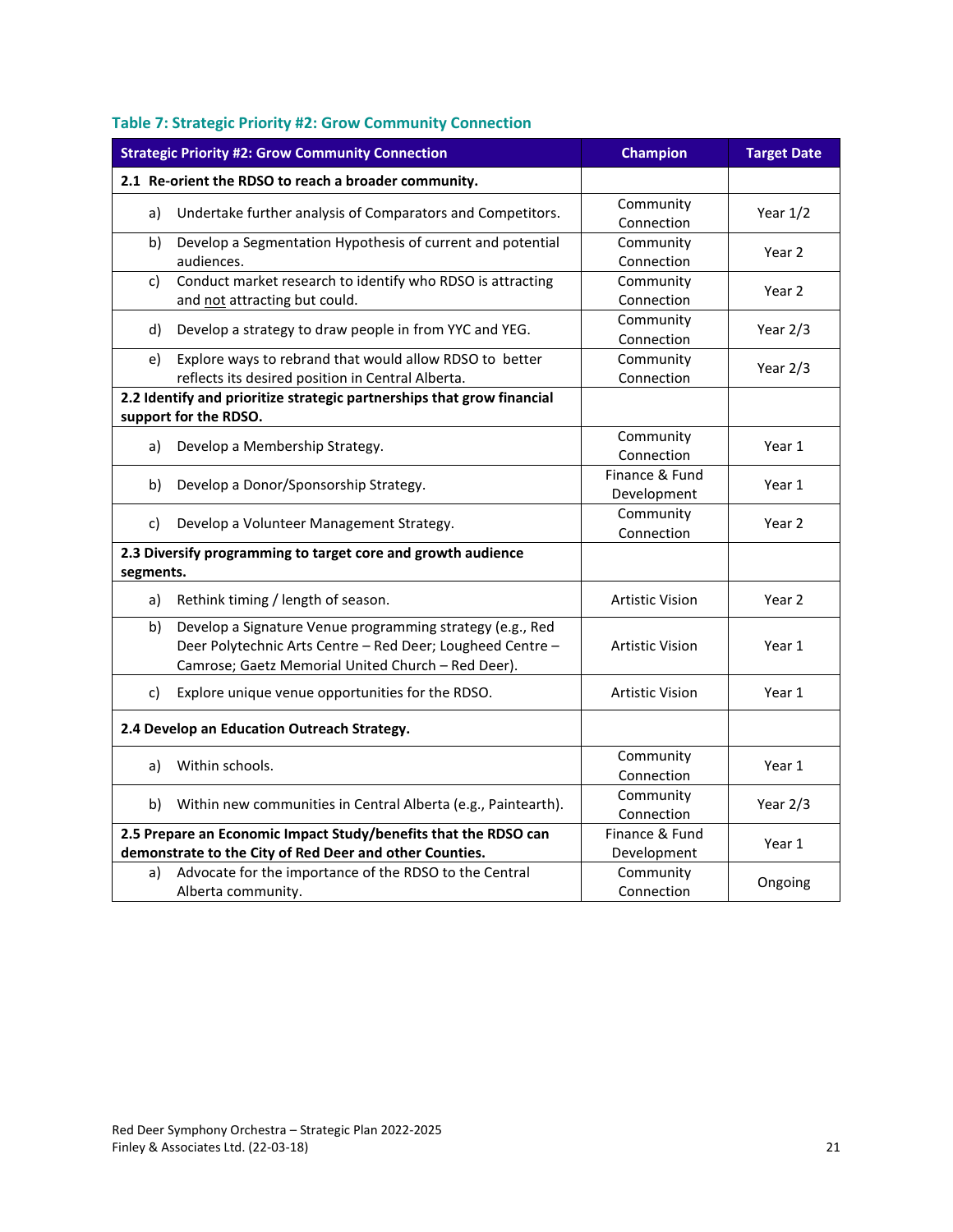|    | <b>Strategic Priority #3: Infrastructure Development</b>                                                                                                                         | <b>Champion</b>                              | <b>Target Date</b> |
|----|----------------------------------------------------------------------------------------------------------------------------------------------------------------------------------|----------------------------------------------|--------------------|
|    | 3.1 Identify and prioritize strategic partnerships that extend the<br>professional music talent pool in Central Alberta.                                                         | Community<br>Connection<br>(Artistic Vision) | Year 1             |
| a) | Develop a partnership strategy that networks with Central<br>Alberta music festivals.                                                                                            | Community<br>Connection                      | Year 2             |
| b) | Develop a partnership strategy that engages music teachers in<br>Central Alberta (e.g., Alberta Registered Music Teachers<br>Association).                                       | Community<br>Connection                      | Year 2             |
| c) | Identify local rehearsal venue(s) within Red Deer.                                                                                                                               | <b>Artistic Vision</b>                       | Year $2/3$         |
|    | 3.2 Proactively recruit 'local' musicians from Central Alberta (i.e.,<br>within 80 km radius of Red Deer).                                                                       | Community<br>Connection<br>(Artistic Vision) | Year $2/3$         |
| a) | Formalize long-term recruitment strategy for musicians.                                                                                                                          | (Orchestra)                                  | Year $2/3$         |
| b) | Establish long-term recruitment targets to increase<br>representation from Central Alberta.                                                                                      | (Orchestra)                                  | Year $2/3$         |
| c) | Explore opportunities to establish a musician recruitment<br>strategy with post-secondary institutions offering music<br>performance degrees/credentials within Central Alberta. | (Orchestra)                                  | Year $2/3$         |

#### <span id="page-21-0"></span>**Table 8: Strategic Priority #3: Grow Musician talent pool within Central Alberta**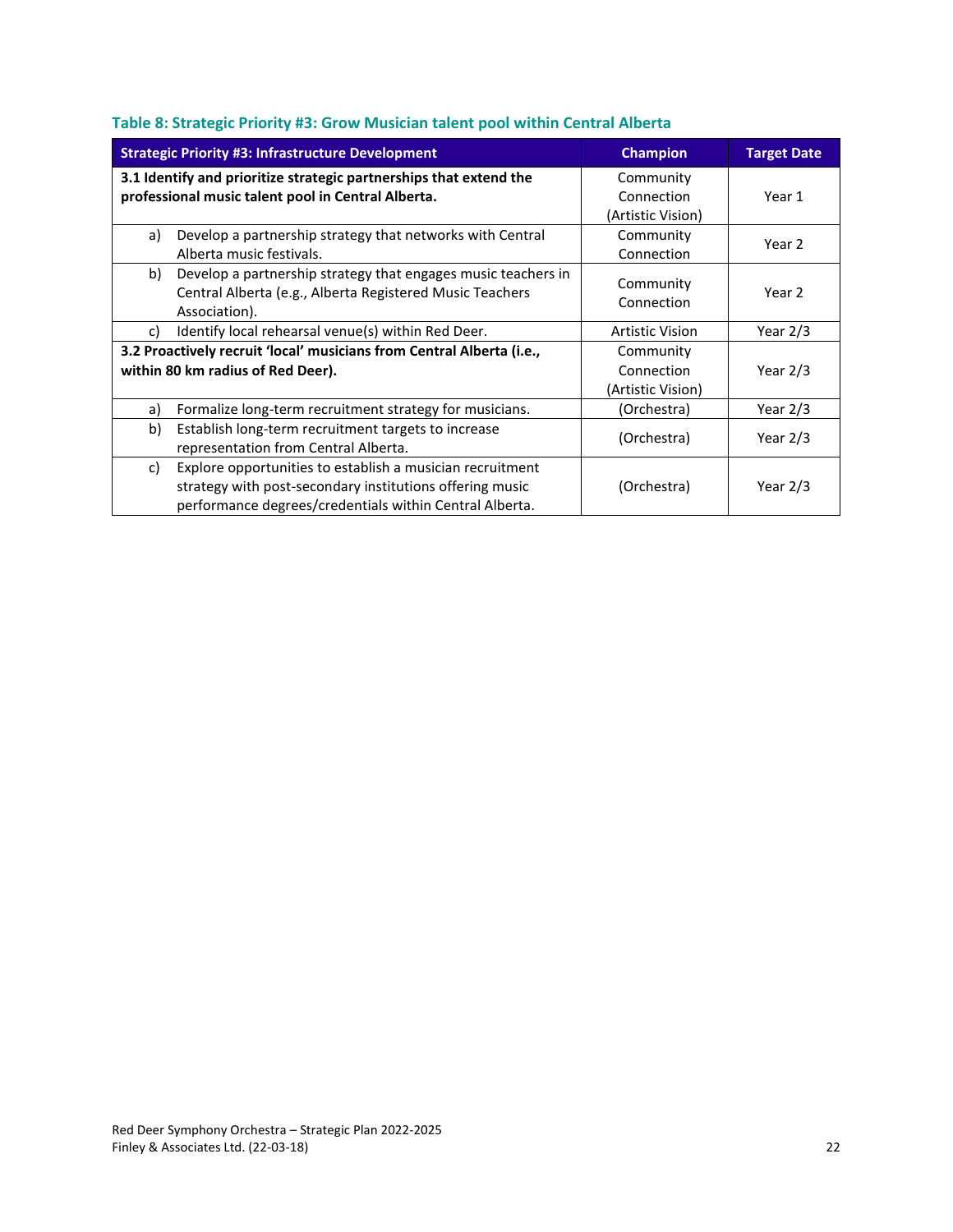## <span id="page-22-0"></span>4. Governance

## <span id="page-22-1"></span>RDSO's Governance Structure

RDSO is comprised of 8 Directors which oversee four Standing Committees: 1) Community Connection; 2) Artistic Vision; 3) Finance & Fund Development; and, 4) Leadership & Organizational Culture. The Board has two Ad Hoc Committees: 1) Orchestra; and, 2) Union Negotiation (see [Figure 5](#page-22-2))<sup>26</sup>. Each Committee is linked to a Strategic Priority, where appropriate. It is anticipated that the third Ad Hoc Committee, COVID-19 Safety, will be disbanded shortly.



<span id="page-22-2"></span>

<sup>&</sup>lt;sup>26</sup> RDSO Board Strategic Planning, Session #4 March 10, 2022.

Red Deer Symphony Orchestra – Strategic Plan 2022-2025 Finley & Associates Ltd. (22-03-18) 23 <sup>27</sup> RDSO Board Strategic Planning, Session #4 March 10, 2022.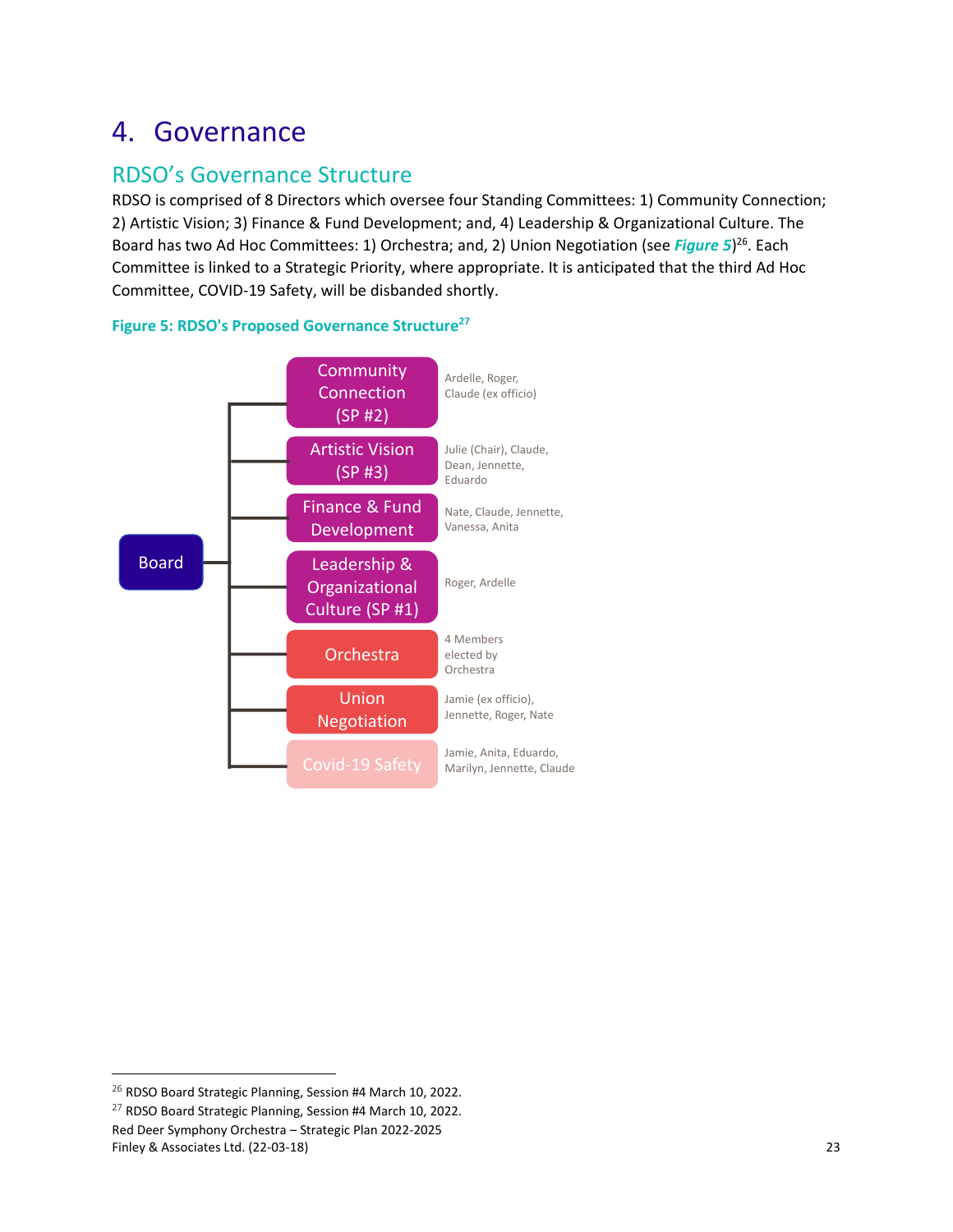## <span id="page-23-0"></span>Committee Mandates<sup>28</sup>

| <b>Committee</b>                                          | <b>Mandate</b>                                                                                                                                                                                                                                                                                                                                                                |  |  |
|-----------------------------------------------------------|-------------------------------------------------------------------------------------------------------------------------------------------------------------------------------------------------------------------------------------------------------------------------------------------------------------------------------------------------------------------------------|--|--|
| Community<br><b>Connection</b>                            | • Grow Community Connection<br>• Re-orient the RDSO to reach a broader community<br>• Identify and prioritize strategic partnerships<br>• Diversify programming to target core and growth audience segments<br>• Develop an Education Outreach Strategy                                                                                                                       |  |  |
| <b>Artistic Vision</b>                                    | • Works to actualize the objectives of the organization in collaboration with the<br>Music Director in a fiscally viable manner.                                                                                                                                                                                                                                              |  |  |
| <b>Finance &amp;</b><br><b>Fund</b><br><b>Development</b> | • Develop revenue through grants, sponsorship, gaming, cash donation campaigns<br>and fundraising events in a manner that supports the sustainable operation of the<br>RDSO.                                                                                                                                                                                                  |  |  |
| Leadership &<br>Organizational<br><b>Culture</b>          | • Annually reviews and updates all governance documents, including the Strategic<br>Plan, By-laws, Policy Manual, Terms of Reference and Best Practices.<br>• Supports the development of the "people" aspect of the organization, namely<br>Board members and volunteers.<br>• Supports the Board's responsibilities for key leadership roles and organizational<br>culture. |  |  |
| <b>Orchestra</b>                                          | • Liaise communication between the orchestra, union and RDSO Board including but<br>not limited to Collective Bargaining Agreement issues.<br>• Work with the Personnel Manager to carry out Steward responsibilities; appoint<br>an individual to act as the Steward in advance of each Main Series concert or Sold<br>Service.                                              |  |  |
| <b>Union</b><br><b>Negotiation</b>                        | • Works with the American Federation of Musicians (Calgary Musicians Association<br>Local) union representative to negotiate a three-year agreement that is acceptable<br>to the RDSO and the contract musicians.                                                                                                                                                             |  |  |
| COVID-19<br><b>Safety</b>                                 | • Addresses health and safety concerns for staff, musicians and audience members<br>as related to the Covid-19 pandemic.                                                                                                                                                                                                                                                      |  |  |

Red Deer Symphony Orchestra – Strategic Plan 2022-2025 Finley & Associates Ltd. (22-03-18) 24 <sup>28</sup> RDSO Committee Allocation 2021-2022.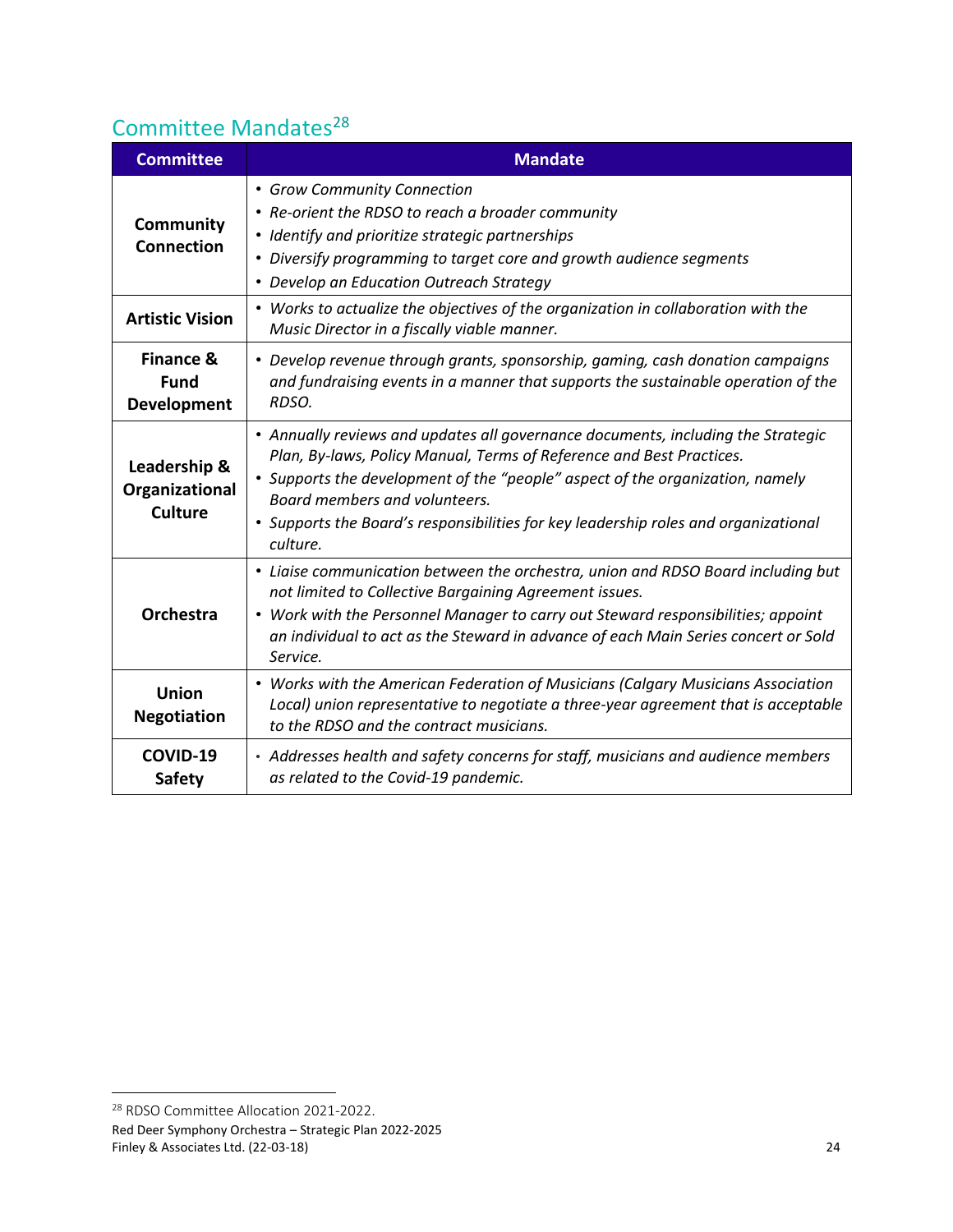## <span id="page-24-0"></span>Board Members & Terms

| <b>Name</b>     | <b>Role</b>                    | <b>Term (2021-22)</b>         |
|-----------------|--------------------------------|-------------------------------|
| Jamie L. Smith  | President                      | Year 2 of 3-year term         |
|                 |                                | Board member since 2016       |
| Roger Admiral   | Vice-President                 | Year 2 of 3-year term         |
| Anita Thomas    | Secretary                      | Year 2 of 3-year term         |
| Vanessa Mariani | Treasurer                      | Year 1 of 3-year term         |
| Ardelle Ries    | <b>Board Director</b>          | Year 2 of 3-year term         |
| Eduardo Sola    | <b>Board Director</b>          | Year 2 of 3-year term         |
| Julie Thompson  | <b>Board Director</b>          | Year 1 of 3-year term         |
| Nate Rempel     | <b>Board Director</b>          | Year 1 of 3-year term         |
| Jennette Miller | Executive Director, Ex Officio | Since July 2021               |
|                 |                                | Executive Assistant 2019-2021 |
| Claude Lapalme  | Music Director, Ex Officio     | <b>Since 1990</b>             |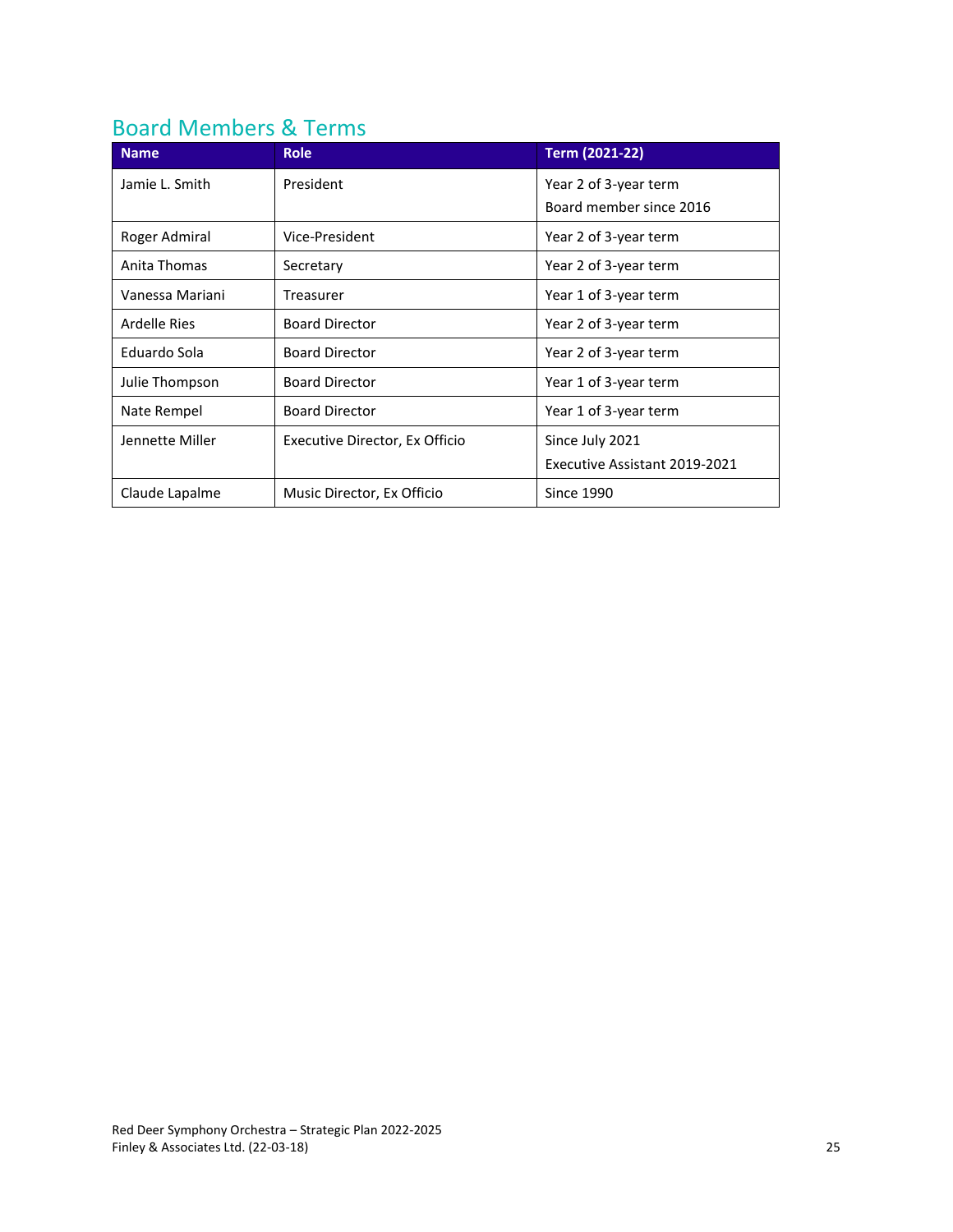<span id="page-25-0"></span>



Red Deer Symphony Orchestra – Strategic Plan 2022-2025 Finley & Associates Ltd. (22-03-18) 26 <sup>29</sup> Finley & Associates Ltd.